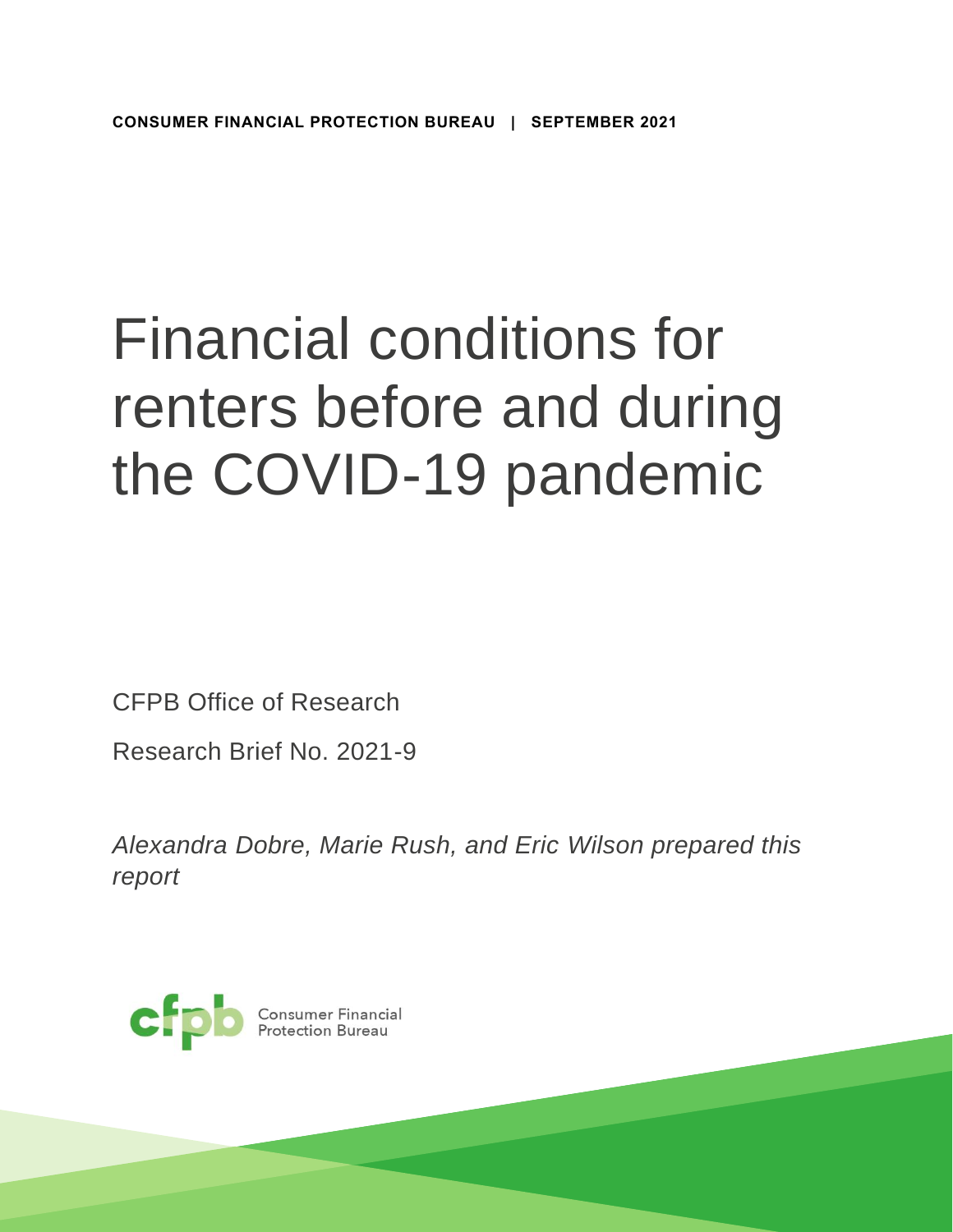# <span id="page-1-0"></span>Table of contents

| 1. |               |                    |  |  |
|----|---------------|--------------------|--|--|
| 2. |               |                    |  |  |
|    | 2.1           |                    |  |  |
|    | $2.2^{\circ}$ |                    |  |  |
| 3. |               |                    |  |  |
|    | 3.1           |                    |  |  |
|    | 3.2           |                    |  |  |
|    |               |                    |  |  |
|    |               | <b>Appendix A:</b> |  |  |
|    |               |                    |  |  |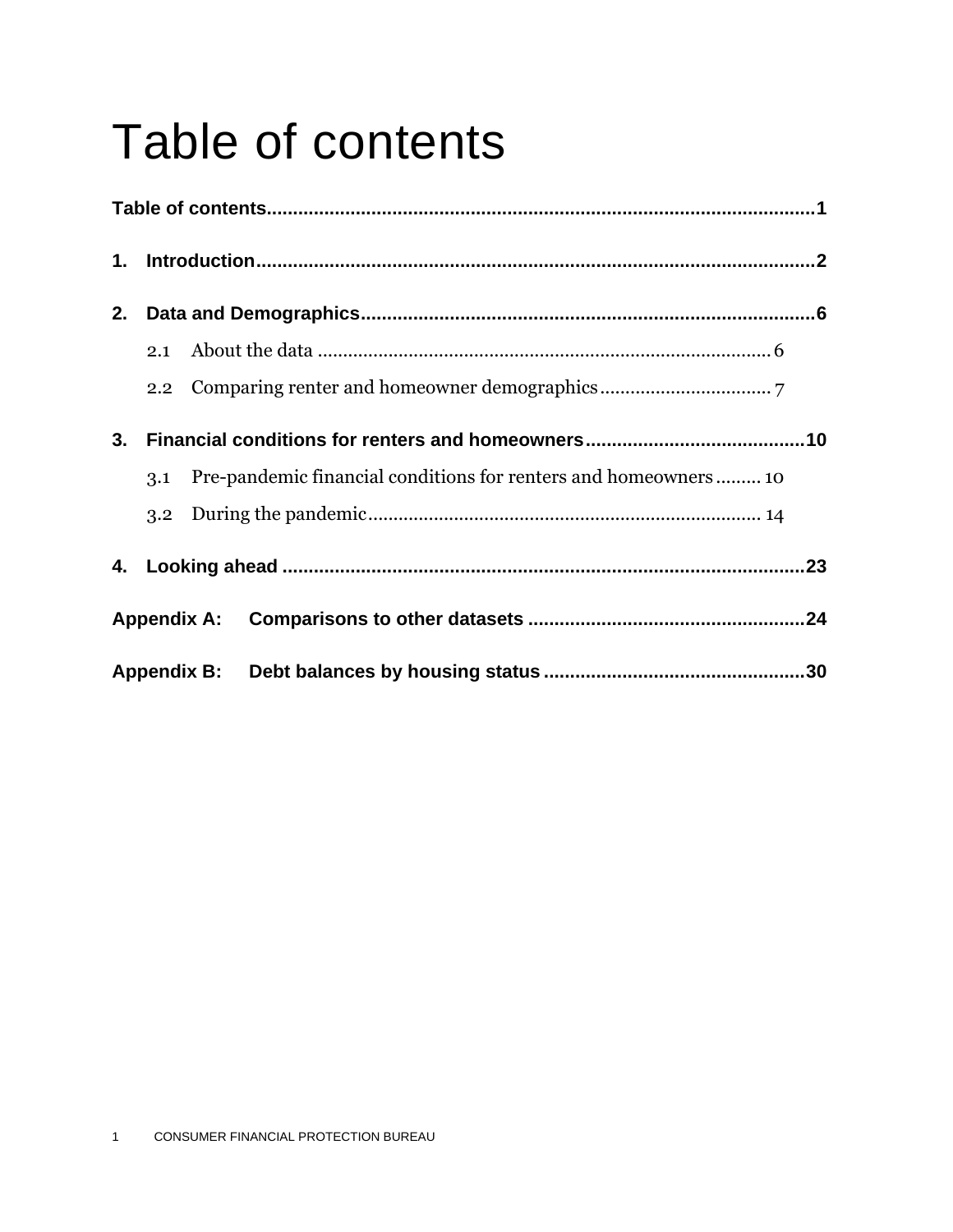# <span id="page-2-0"></span>1. Introduction

Before the COVID-19 pandemic, economic conditions among some renters appeared to be improving. Between 2016 and 2019, median incomes and median net worth among renters grew 6 percent and 18 percent respectively.<sup>1</sup> And between 2011 and 2018, the share of renters paying more than 30 percent of their incomes in rent declined from 50.7 percent to 47.5 percent.<sup>2</sup>

The onset of the pandemic has intensified the economic headwinds many renters may face, however. Our data suggest that, in June 2020, 22 percent of renters with a credit record were unemployed, compared to 12 percent of homeowners. According to the U.S. Census Bureau, 16 percent of renters said that their household is not current on their rent payment as of June 2021.<sup>3</sup> And as of May 2021, renters owed an estimated \$29.7 billion in back rent.<sup>4</sup> Rental assistance from more recent relief bills has been slow to arrive.<sup>5</sup>

Against this backdrop, we document how financial conditions faced by renters evolved, relative to those faced by homeowners, over the course of the pandemic. To do so, we use two waves of the Consumer Financial Protection Bureau's Making Ends Meet survey and its association with consumer credit data. We compare renters to homeowners on a variety of financial outcomes from before the pandemic, during its early stages in spring 2020, and through spring 2021. We also examine outcomes for several subgroups of renters who were more likely to be recipients of certain pandemic supports. Renters are not an entirely homogenous group. Some renters may have been doing better than others and not all renters qualified for, or received, financial pandemic supports. Our data do not allow us to identify which, if any, financial supports were received.

<sup>1</sup> Board of Governors of the Federal Reserve System, "Changes in U.S. Family Finances from 2016 to 2019: Evidence from the Survey of Consumer Finances," September 2020. Available: [https://www.federalreserve.gov/publications/files/scf20.pdf.](https://www.federalreserve.gov/publications/files/scf20.pdf)

<sup>2</sup> Joint Center for Housing Studies of Harvard University, "America's Rental Housing," 2020. Available: [https://www.jchs.harvard.edu/sites/default/files/reports/files/Harvard\\_JCHS\\_Americas\\_Rental\\_Housing\\_2020.](https://www.jchs.harvard.edu/sites/default/files/reports/files/Harvard_JCHS_Americas_Rental_Housing_2020.pdf) [pdf.](https://www.jchs.harvard.edu/sites/default/files/reports/files/Harvard_JCHS_Americas_Rental_Housing_2020.pdf) Note that the population of renters with annual incomes over \$75,000 has accounted for a significant portion of the growth in the

<sup>3</sup> US Census Bureau, "Week 33 Household Pulse Survey: June 23 – July 5," July 14, 2021. Available: [https://www.census.gov/data/tables/2021/demo/hhp/hhp33.html.](https://www.census.gov/data/tables/2021/demo/hhp/hhp33.html) According to Housing Table 1b, an estimated total of 7,433,895 renter households were not caught up on rent payments during the survey period.

<sup>4</sup> Moody's Analytics June 2021 baseline economic outlook.

<sup>5</sup> In December 2020, Congress appropriated \$25 billion towards emergency rental aid. Between January and the end of July, only \$5.1 billion had been spent. Michael Casey, "Feds report most rental assistance has still not gone out," Associated Press, August 25, 2021. Available: [https://apnews.com/article/lifestyle-business-health-coronavirus](https://apnews.com/article/lifestyle-business-health-coronavirus-pandemic-68d5f61397c203fb9bd023f10671ee18)[pandemic-68d5f61397c203fb9bd023f10671ee18.](https://apnews.com/article/lifestyle-business-health-coronavirus-pandemic-68d5f61397c203fb9bd023f10671ee18)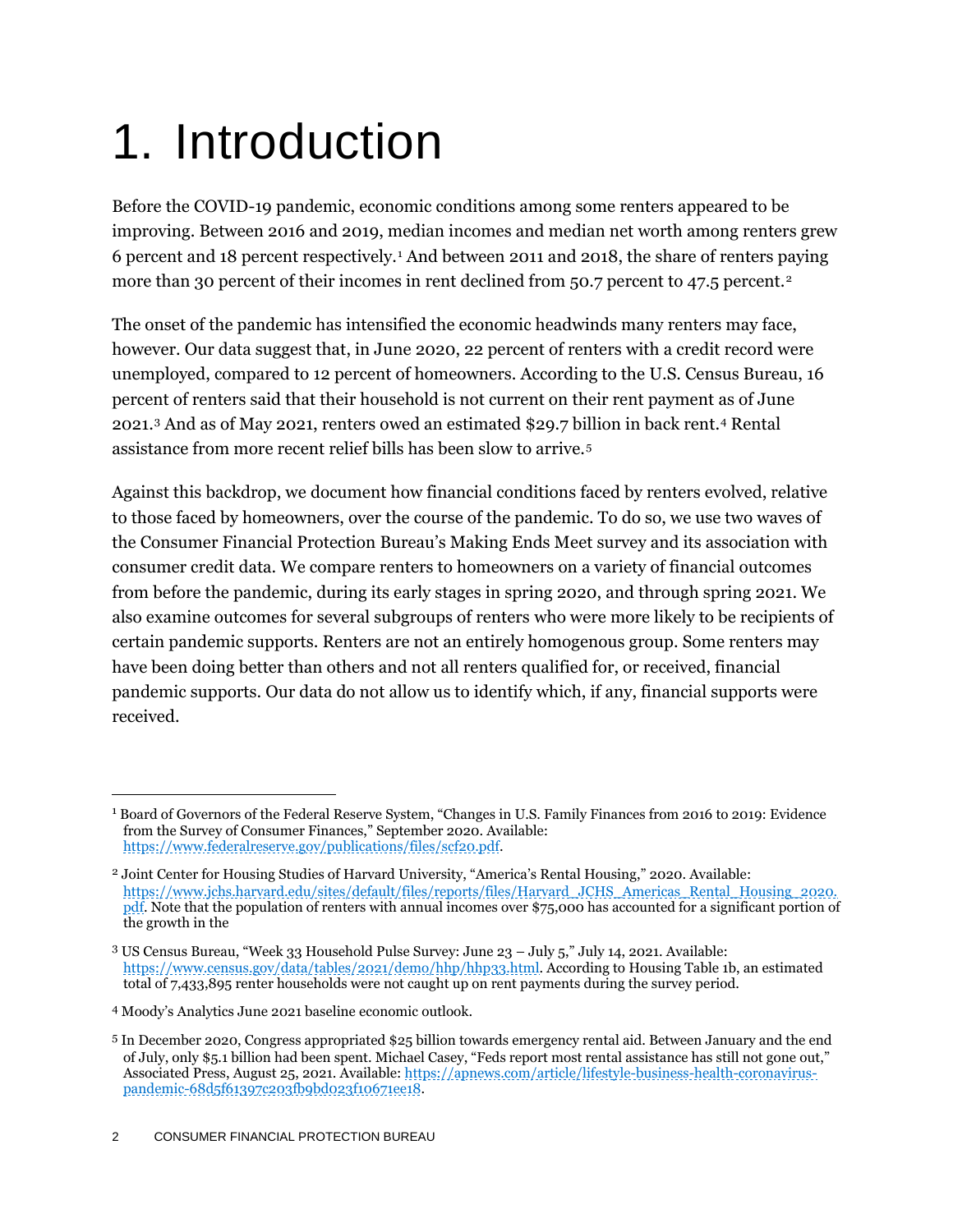Renters and homeowners differ in many ways and, based on demographic factors, we would expect renters' financial conditions to be less favorable than those of homeowners. On average, renters are younger and have lower incomes than homeowners, characteristics that are typically correlated with lower financial status.<sup>6</sup> Given that renters are younger, they are also more likely to be credit invisible.<sup>7</sup> It is important to note that, due to the nature of our sample and its association with credit data, we only focus on renters with a credit record, which we discuss further below.

Prior to the pandemic, average credit scores among renters were 86 points lower than those of mortgagors, and 106 points lower than those of homeowners who reported paying no mortgage. Renters' Financial Well-Being Scores<sup>8</sup> were nearly eight points lower<sup>9</sup> than those of mortgagors, and over 13 points lower than those of homeowners who reported paying no mortgage.

Renters' credit portfolios also differed considerably from those of homeowners before the pandemic. In June 2019, renters were more likely than homeowners to have student debt and to have recently used alternative financial services such as payday, auto title, or pawn loans.

Comparing renters and homeowners over the course of the pandemic, we find the following:

• Despite adverse labor market conditions, renters' financial circumstances appeared, on average, to improve as much as or more than those of homeowners.<sup>10</sup> Renters' credit scores grew by 16 points during the pandemic, compared to 10 points for mortgagors and seven points for other homeowners.<sup>11</sup> These increases are significant even given the trends before the pandemic. Renters' Financial Well-Being Scores also appeared to

<sup>6</sup> See Scott Fulford, Marie Rush, and Eric Wilson, "Changes in consumer financial status during the early months of the pandemic," April 30, 2021. Available: [https://www.consumerfinance.gov/data-research/research](https://www.consumerfinance.gov/data-research/research-reports/changes-in-consumer-financial-status-during-early-months-pandemic/)[reports/changes-in-consumer-financial-status-during-early-months-pandemic/.](https://www.consumerfinance.gov/data-research/research-reports/changes-in-consumer-financial-status-during-early-months-pandemic/)

<sup>7</sup> See Kenneth P. Brevoort, Philipp Grimm, and Michelle Kambara, "Credit Invisibles," May 2015. Available: [https://files.consumerfinance.gov/f/201505\\_cfpb\\_data-point-credit-invisibles.pdf.](https://files.consumerfinance.gov/f/201505_cfpb_data-point-credit-invisibles.pdf)

<sup>8</sup> The CFPB's Financial Well-Being Scale is a five or ten question survey created to measure financial well-being. See section 3.1 for more details on the Financial Well-Being Scale and how it differs for renters and homeowners. For a detailed description of how this scale is constructed and its distribution from a national survey, see: "Financial wellbeing in America," September 2017, CFPB report. Available: [https://s3.amazonaws.com/files.consumerfinance.gov/f/documents/201709\\_cfpb\\_financial-well-being](https://s3.amazonaws.com/files.consumerfinance.gov/f/documents/201709_cfpb_financial-well-being-inAmerica.pdf)[inAmerica.pdf.](https://s3.amazonaws.com/files.consumerfinance.gov/f/documents/201709_cfpb_financial-well-being-inAmerica.pdf)

<sup>9</sup> For comparison, an eight-point increase in Financial Well-Being Score is what we would expect to see from someone whose household income shifted from \$40,000 or less to between \$70,000 and \$100,000. See Table 3 in Fulford, Rush, and Wilson, "Changes in consumer financial status."

<sup>&</sup>lt;sup>10</sup> Throughout this report, we refer to homeowners who report paying a mortgage as "Mortgagors" and those who report not paying a mortgage as "Other Homeowners." See Section 2.2 for details.

<sup>&</sup>lt;sup>11</sup> Homeowners' credit scores may have had less room to improve than those of renters, since they were higher.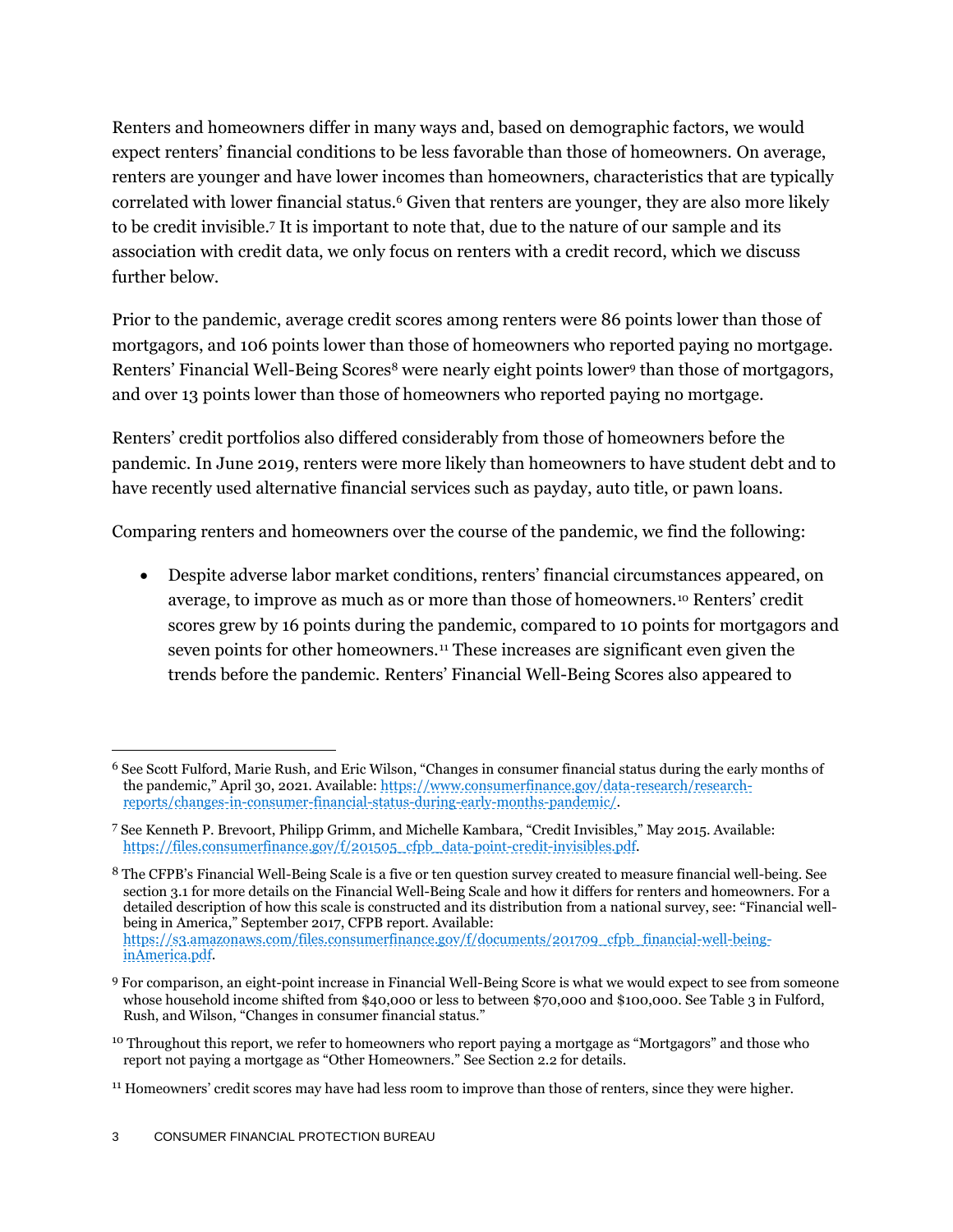improve more than those of homeowners, though our limited sample makes this finding less conclusive.

- Renters' financial conditions have been significantly more responsive to changes in public policy throughout the pandemic. Delinquency, credit card utilization, and credit card debt among renters appeared to move up and down in response to stimulus payments and changes in federal unemployment benefits. Homeowners did not show the same degree of sensitivity.
- Among renters, some credit outcomes for recipients of certain pandemic supports appeared to be more responsive to federal policy changes than those of other groups. For example, credit scores among renters with student debt leapt during the first months of the pandemic after the CARES Act paused federal student loan payments. Delinquency among renters with children saw a considerable decline following stimulus payments, which were larger for households with children.

Taken together, our findings indicate that renters' finances have been highly sensitive to policy during the pandemic, likely a combined product of renters' existing financial vulnerabilities and how pandemic policies were designed. Before the pandemic, renters were more likely to be financially vulnerable, partly because they were younger on average and had lower incomes. These factors made them both more likely to receive a larger stimulus payment<sup>12</sup> and more likely to receive student loan forbearance. During the pandemic, renters were also more likely to face a period of unemployment, and so more were likely to be recipients of extended unemployment benefits.

Our findings are limited by the sample available from the Making Ends Meet survey. The survey is representative of the population with a credit record rather than the population at large, and has approximately 3,000 respondents, about one quarter of whom were renting in June 2019. Our sample also has fewer high-income renters and older renters than the overall population.<sup>13</sup> We also fix housing status in June 2019; some people who were renting bought homes during the subsequent months while some homeowners sold and started renting.<sup>14</sup> Our approach nonetheless produces results similar to those in other studies. Others have concluded, for example, that COVID-19 had a larger impact on employment for renters than for homeowners,

<sup>&</sup>lt;sup>12</sup> Stimulus payments were also based on the number of children in a household.

<sup>&</sup>lt;sup>13</sup> See Appendix A for a detailed comparison of our sample to other national datasets.

<sup>14</sup> About five percent of those who rented in June 2019 had a mortgage by June 2020, and ten percent had a mortgage by June 2021 (although it is possible that their mortgage was held by a spouse or partner). We currently leave these in the "Renter" group for the purposes of consistency. Dropping these individuals from our sample does not appear to change our results significantly: For example, our estimates for renters' average Financial Well-Being Scores in June 2019 and June 2020 drop by less than half a point when these individuals are excluded.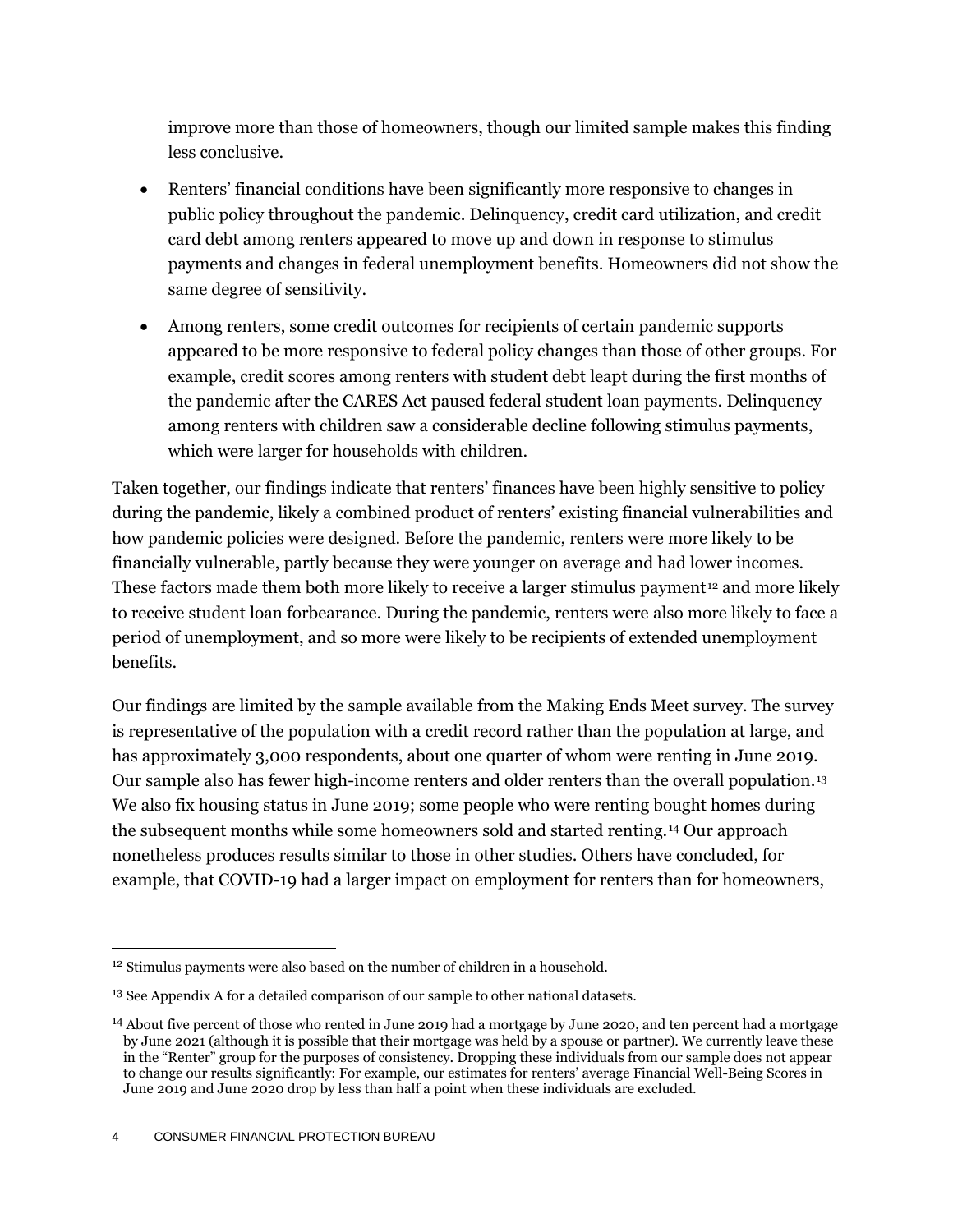but that liquid savings balances increased more (in percentage terms) for renters than for homeowners.<sup>15</sup>

The fiscal supports we focus on have either ended or are scheduled to end in the coming months. Additional unemployment benefits expired on September 6<sup>th</sup>, the updated CDC eviction moratorium has ended,<sup>16</sup> and student loan forbearance will end on January 31, 2022. Our results suggest that renters' finances are likely vulnerable to the cessation of these supports. Similarly, our results suggest that renters' finances will be sensitive to the amount and timing of funds from the Child Tax Credit (CTC) and distribution of rental assistance in the coming months.

<sup>15</sup> Fiona Grieg, Chen Zhao, Alexandra Lefevre, "Renters vs. Homeowners: Income and Liquid Asset Trends during COVID-19," March 2021. Available[: https://www.jpmorganchase.com/institute/research/household-debt/renters](https://www.jpmorganchase.com/institute/research/household-debt/renters-homeowners-income-and-liquid-asset-trends-during-covid-19)[homeowners-income-and-liquid-asset-trends-during-covid-19.](https://www.jpmorganchase.com/institute/research/household-debt/renters-homeowners-income-and-liquid-asset-trends-during-covid-19)

<sup>16</sup> Alabama Association of Realtors, et.al v. Department of Health and Human Services, et.al., 594 U.S., 2021 WL 3783142 (August 26, 2021).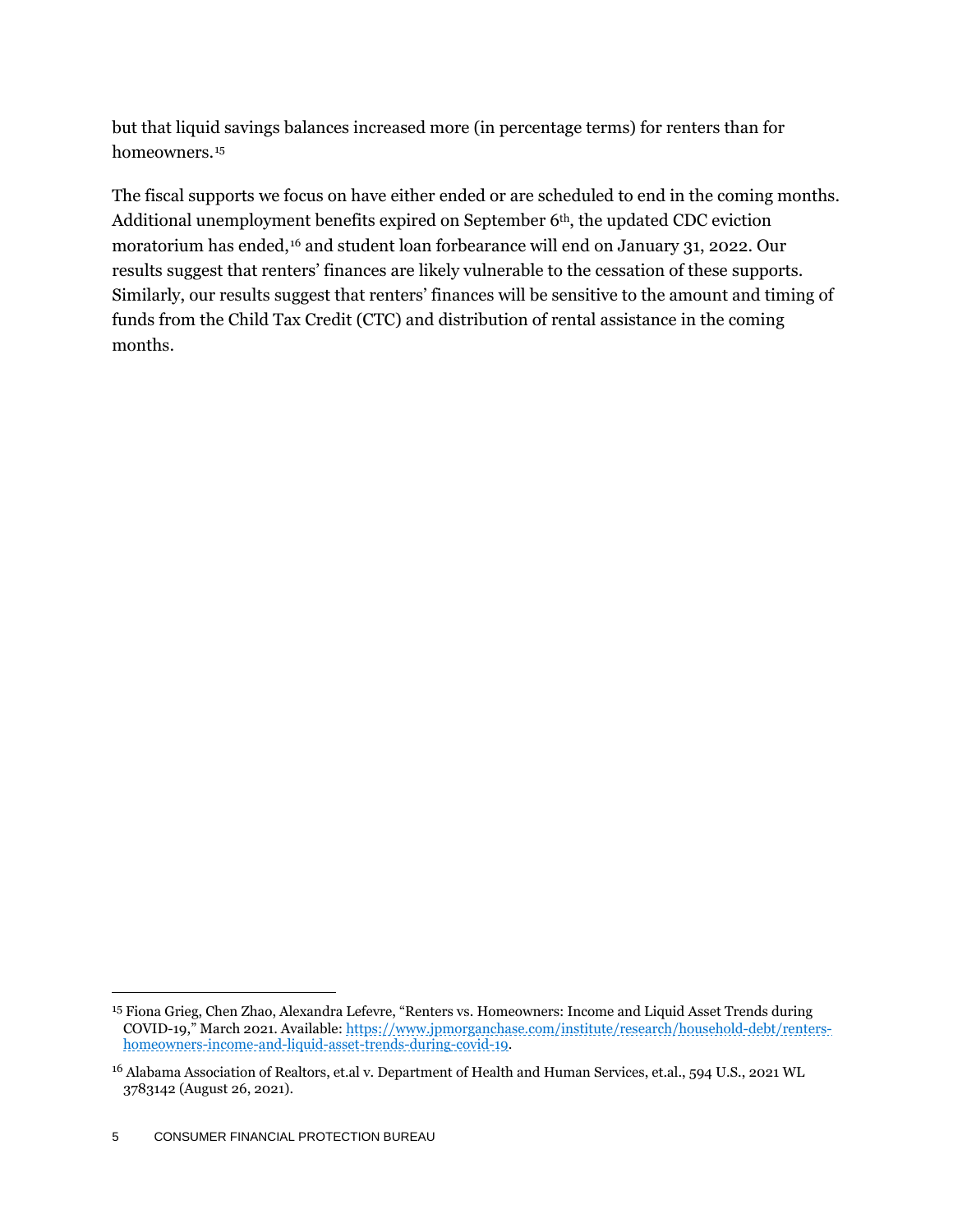# <span id="page-6-0"></span>2. Data and Demographics

## <span id="page-6-1"></span>2.1 About the data

We use the first two waves of the Making Ends Meet survey to understand renters' financial conditions and compare them to those faced by homeowners. The survey results provide a deeper understanding of how often U.S. consumers have difficulty making ends meet, how they cope with these shortfalls, and the consequences of the shortfalls. The Bureau conducted Wave 1 of the survey starting in May 2019 and Wave 2 starting in May 2020. Most respondents took several weeks to respond, so typical responses occurred in June in each year. We refer to June as the month the surveys occurred.

The survey sample is drawn from the Bureau's Consumer Credit Panel (CCP), a 1-in-48 random and de-identified sample of credit records maintained by one of the three nationwide credit reporting agencies.<sup>17</sup> This connection to the CCP is a key advantage of the survey and allows us to understand how consumers' credit and debts evolve before, during, and after the survey waves. In addition, the survey results include information about race, ethnicity, income, gender, education, and other demographic variables which are not typically known by the credit bureau.

Ultimately, 2,990 consumers responded to Wave 1 either on paper or online. Of those, 1,834—or about 61 percent—responded to at least the first questions in Wave 2. In this brief, we use data from the larger sample in Wave 1 to understand pre-pandemic financial conditions as well as trends in credit outcomes we observe for the same respondents in the CCP. We also use data from Wave 2 to understand changes over time in the survey-based outcomes we study. Additional details on the Wave 1 and Wave 2 sampling methodology and survey protocol are in the initial report on Wave 1 and a second report that uses Wave 2 data.<sup>18</sup>

<sup>17</sup> The CCP excludes any information that might reveal consumers' identities, such as names, addresses, and Social Security numbers. For more information on the privacy protections associated with this survey, see the Consumer Experience Research Privacy Impact Assessment, available at [http://files.consumerfinance.gov/f/201406\\_cfpb\\_consumer-experience-research\\_pia.pdf](http://files.consumerfinance.gov/f/201406_cfpb_consumer-experience-research_pia.pdf) and System of Records Notice CFPB.022, Market and Consumer Research Records, available at [http://www.consumerfinance.gov/privacy/system-records-notices/market-and-consumer-research-records-2/.](http://www.consumerfinance.gov/privacy/system-records-notices/market-and-consumer-research-records-2/)

<sup>&</sup>lt;sup>18</sup> Scott Fulford and Marie Rush, "Insights from the Making Ends Meet Survey," July 13, 2020. Available: [https://www.consumerfinance.gov/documents/8990/cfpb\\_making-ends-meet\\_survey-results\\_2020-07.pdf.](https://www.consumerfinance.gov/documents/8990/cfpb_making-ends-meet_survey-results_2020-07.pdf)  Fulford, Rush, and Wilson, "Changes in consumer financial status."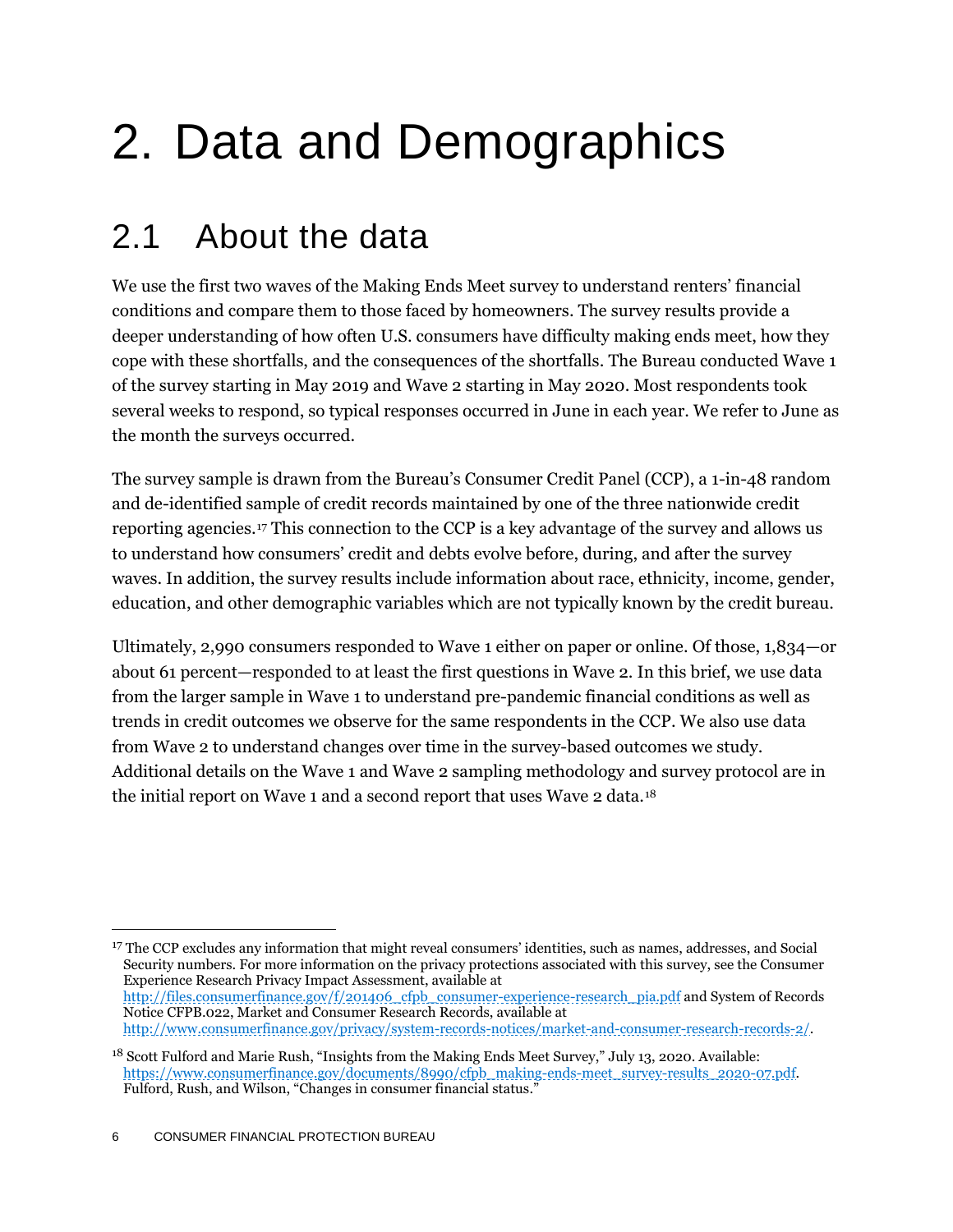## <span id="page-7-0"></span>2.2 Comparing renter and homeowner demographics

According to our data, 68 percent of adults with a credit record are homeowners, 27 percent are renters, and five percent neither rent nor own their own home. Because this report is about the financial challenges faced by renters, we exclude this last group from our analysis. Also, in many areas throughout this report, we split the homeowner group into two categories: "mortgagors" and "other homeowners." We do so to allow for comparisons between renters and homeowners who face regular housing costs in the form of mortgage payments. We define "mortgagors" as homeowners who report paying a mortgage on their home, while "other homeowners" as homeowners who report that they do not pay a mortgage on their home.<sup>19</sup>

Table 1, below, shows that renters are more likely than homeowners to be Black or Hispanic. On average, renters have lower incomes, are younger, and are more likely to be women compared to homeowners. Renters are also less likely to have a collegiate or postgraduate degree. These differences are key to understanding many of the disparities in finances between renters and homeowners, because the renter population tends to overlap with demographic groups who, previous research has shown, often face worse financial conditions than others.<sup>20</sup>

| Demographic<br><b>Group</b> | <b>Renters (Percent)</b> | <b>Homeowners (Percent)</b> |  |
|-----------------------------|--------------------------|-----------------------------|--|
| <b>Race/Ethnicity</b>       |                          |                             |  |
| Non-Hispanic White          | 53.1                     | 74.0                        |  |
| <b>Black</b>                | 25.1                     | 8.8                         |  |
| Hispanic                    | 14.5                     | 8.9                         |  |
| Other                       | 7.3                      | 8.4                         |  |

**TABLE 1:** DEMOGRAPHICS OF RENTERS AND HOMEOWNERS IN THE MAKING ENDS MEET SURVEY

<sup>&</sup>lt;sup>19</sup> This group could consist of homeowners who inherited their home, who bought their home with cash, or who have finished paying their mortgage, for example.

<sup>20</sup> Fulford, Rush, and Wilson, "Changes in consumer financial status."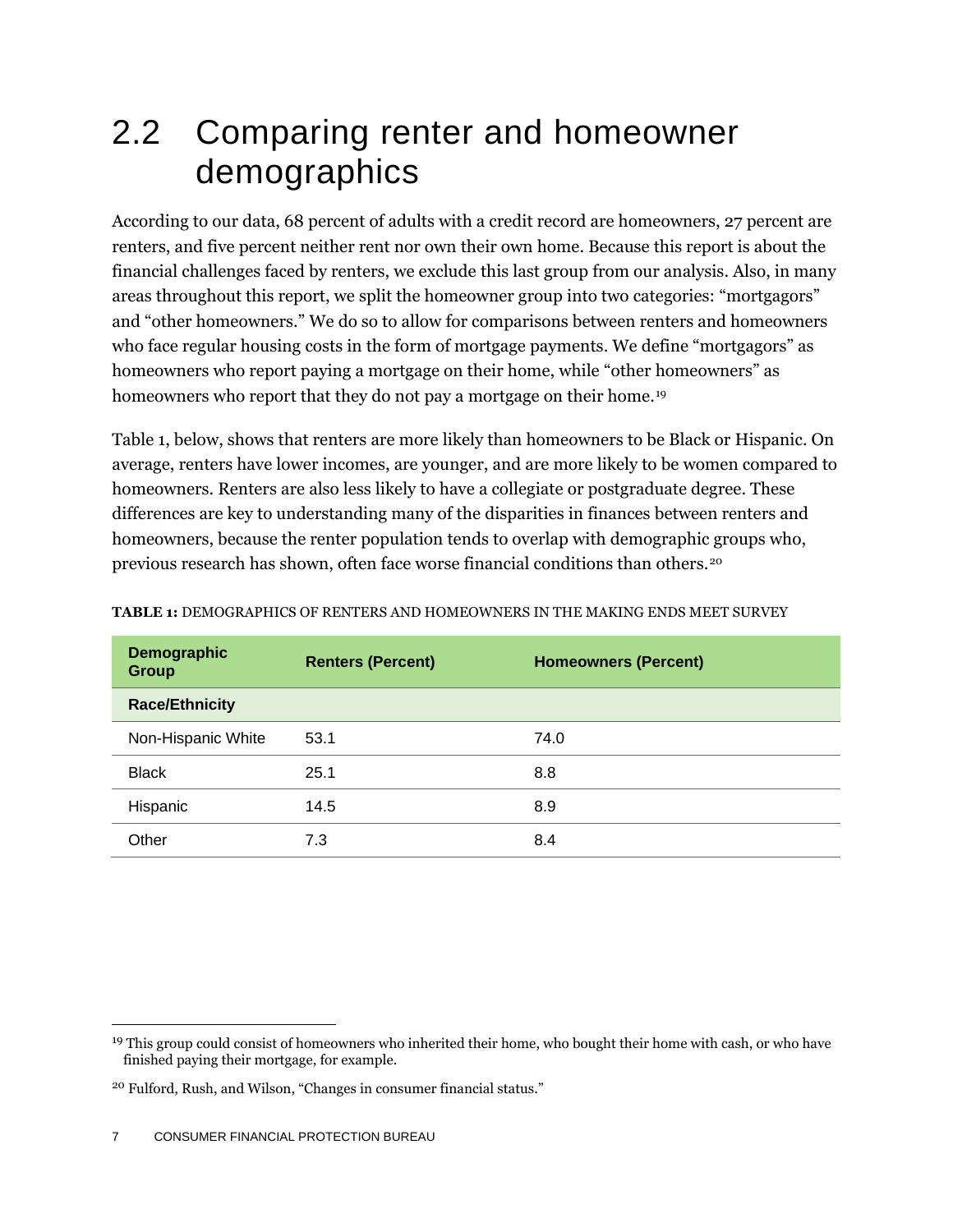| <b>Demographic Group</b>                        | <b>Renters (Percent)</b> | <b>Homeowners (Percent)</b> |
|-------------------------------------------------|--------------------------|-----------------------------|
| 2018 Household<br>Income <sup>21</sup>          |                          |                             |
| \$40,000 or less                                | 56.9                     | 23.7                        |
| \$40,001 to \$70,000                            | 24.0                     | 26.3                        |
| \$70,001 to \$100,000                           | 11.3                     | 21.1                        |
| More than \$100,000                             | 7.7                      | 29.0                        |
| Geographic group <sup>22</sup>                  |                          |                             |
| Metro (RUCC 1, 2, 3)                            | 90.6                     | 85.1                        |
| Some urban (RUCC<br>4, 5, 6)                    | 6.9                      | 10.5                        |
| Rural (RUCC 7, 8, 9)                            | 2.5                      | 4.4                         |
| <b>Gender</b>                                   |                          |                             |
| Male                                            | 43.0                     | 53.6                        |
| Female                                          | 57.0                     | 46.4                        |
| <b>Educational</b><br><b>Attainment in 2019</b> |                          |                             |
| High school or less or<br>vocational            | 38.6                     | 27.1                        |
| Some college                                    | 29.9                     | 30.5                        |
| College or post-<br>graduate                    | 31.5                     | 42.4                        |

**TABLE 1:** DEMOGRAPHICS OF RENTERS AND HOMEOWNERS IN THE MAKING ENDS MEET SURVEY, CONT.

<sup>&</sup>lt;sup>21</sup> When asked about their total household income, survey respondents were asked to select from one of the following ranges: \$15,000 or less, \$15,001 to \$20,000, \$20,001 to \$40,000, \$40,001 to \$70,000, \$70,001 to \$100,000, and more than \$100,000. In this report, we combine those who selected the lowest three income options and report as \$40,000 or less.

<sup>&</sup>lt;sup>22</sup> Metro and non-metro areas are based on whether the respondent's county contains an urban area of 50,000 or more population. The definitions are based on the Department of Agriculture's 2013 Rural-Urban Continuum Codes (RUCC) with Metro counties containing a metro area (defined as RUCC 1, 2 and 3); some urban counties containing a smaller urban area or adjacent to a metro area (defined as RUCC 4, 5, and 6); and fully rural counties lacking any substantial urban area and not adjacent to a metro area (defined as RUCC 7, 8, and 9). RUCC are discussed more here: [https://www.ers.usda.gov/data-products/rural-urban-continuum-codes/.](https://www.ers.usda.gov/data-products/rural-urban-continuum-codes/)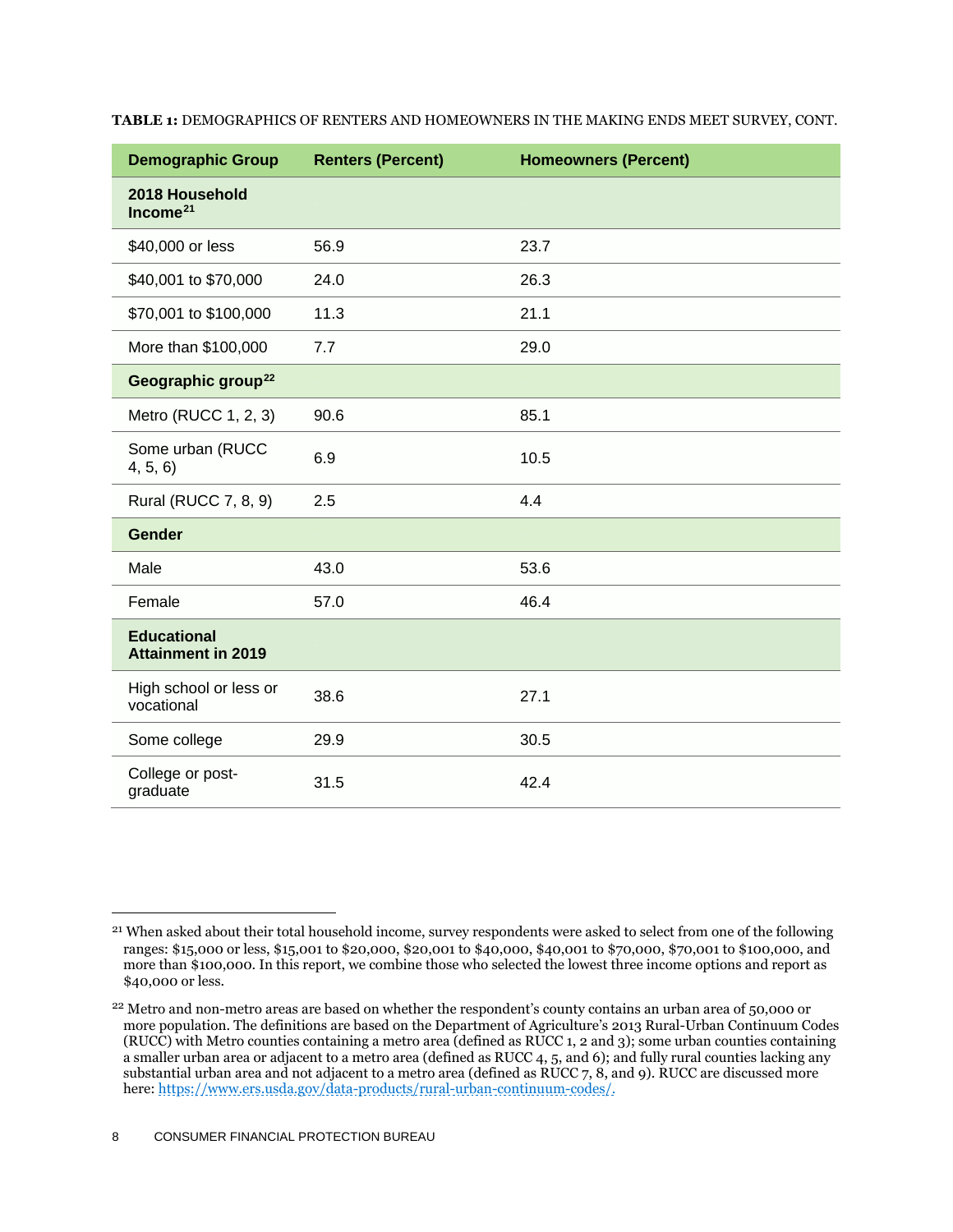| <b>Demographic Group</b>                        | <b>Renters (Percent)</b> | <b>Homeowners (Percent)</b> |
|-------------------------------------------------|--------------------------|-----------------------------|
| Age group                                       |                          |                             |
| Age $<$ 40                                      | 49.5                     | 22.5                        |
| Age 40-61                                       | 36.0                     | 40.9                        |
| Age $>=62$                                      | 14.6                     | 36.6                        |
| How many children<br>live in your<br>household? |                          |                             |
| No children                                     | 58.6                     | 59.5                        |
| 1 child                                         | 18.8                     | 17.4                        |
| 2 or more children                              | 22.7                     | 23.0                        |

**TABLE 1:** DEMOGRAPHICS OF RENTERS AND HOMEOWNERS IN THE MAKING ENDS MEET SURVEY, CONT.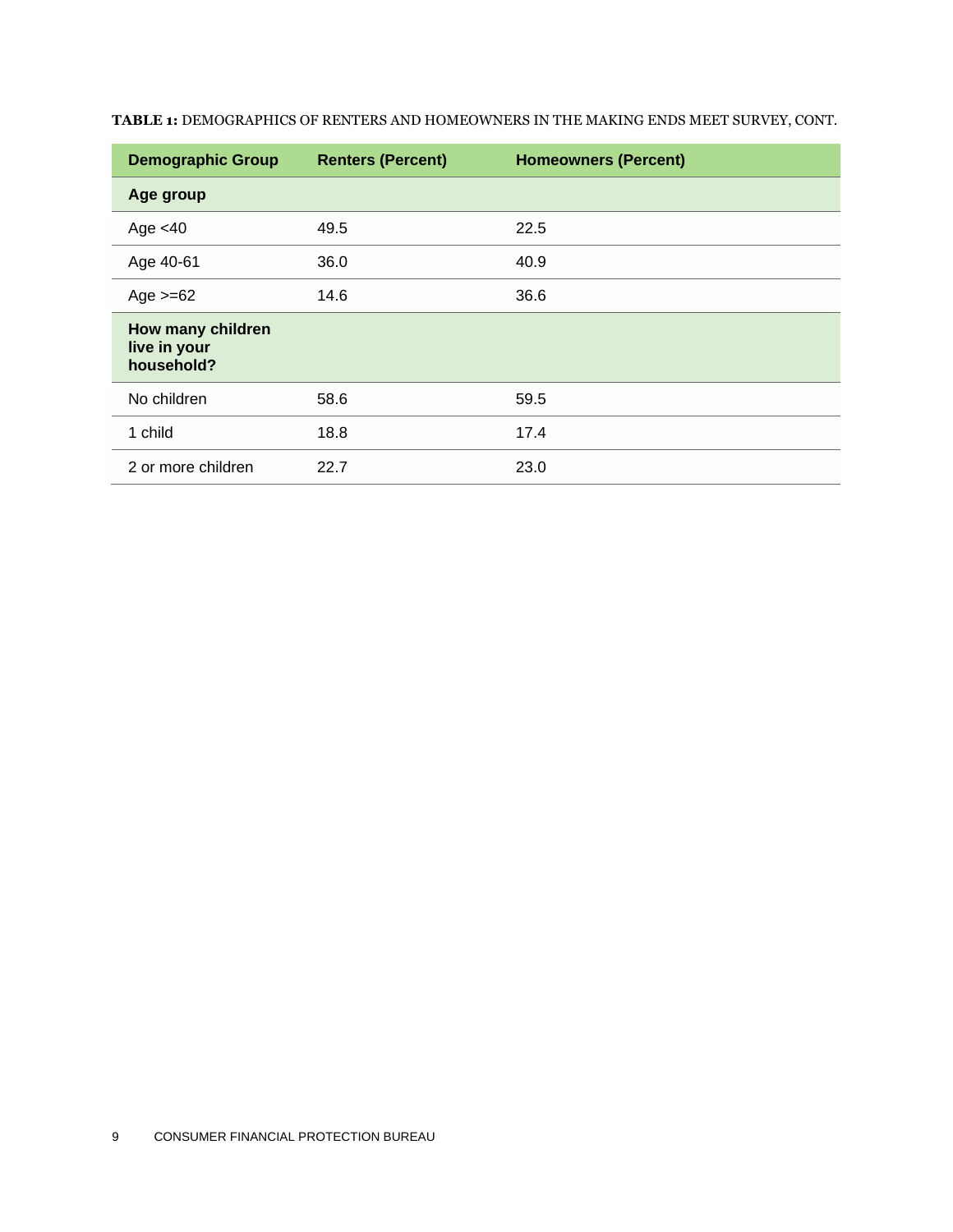## <span id="page-10-0"></span>3. Financial conditions for renters and homeowners

### <span id="page-10-1"></span>3.1 Pre-pandemic financial conditions for renters and homeowners

Prior to the pandemic, renters faced greater financial challenges along several dimensions than those who reported owning a home. As of June 2019, their average credit scores were 86 points lower than those of mortgagors, and 106 points lower than those of other homeowners. Their Financial Well-Being Scores were nearly eight points lower than those of mortgagors, and over 13 points lower than those of other homeowners.<sup>23</sup> The CFPB's Financial Well-Being Score is a measure that broadly gauges consumers' subjective financial outlook. Between 2015 and 2017, the CFPB produced a consumer-driven definition of financial well-being and a validated scale for measuring it. The survey items that make up this scale include questions to determine the extent to which statements like "My finances control my life" and "I am just getting by financially" apply to respondents.<sup>24</sup> Both waves of the Making Ends Meet survey included the five-question version of the Financial Well-Being scale, which is then used to calculate respondents' Financial Well-Being Scores.

Figure 1 underscores the considerable differences in both credit scores and Financial Well-Being Scores among renters. Not only do the averages differ significantly, the 75<sup>th</sup> percentile of credit scores among renters is lower than the median credit score for mortgagors, suggesting that fewer than 25 percent of renters had credit scores that would be in the top half of the credit score distribution among mortgagors.<sup>25</sup> The 75<sup>th</sup> percentile of Financial Well-Being Scores among renters is equal to the median Financial Well-Being Score for mortgagors.

<sup>&</sup>lt;sup>23</sup> The gaps in outcomes between renters and mortgagors may be slightly over-estimated given the moderate underrepresentation of high-income renters in our dataset. (See Appendix A.)

<sup>&</sup>lt;sup>24</sup> For a detailed description of how this scale is constructed and its distribution from a national survey, see: "Financial well-being in America," September 2017, CFPB report. Available: [https://s3.amazonaws.com/files.consumerfinance.gov/f/documents/201709\\_cfpb\\_financial-well-being](https://s3.amazonaws.com/files.consumerfinance.gov/f/documents/201709_cfpb_financial-well-being-inAmerica.pdf)[inAmerica.pdf.](https://s3.amazonaws.com/files.consumerfinance.gov/f/documents/201709_cfpb_financial-well-being-inAmerica.pdf)

<sup>25</sup> Differences in credit scores are to be expected; mortgagors must meet underwriting standards to receive a mortgage. As stated in Section 1, renters are more likely to be credit invisible and those who do not have a credit record are not included in our analysis.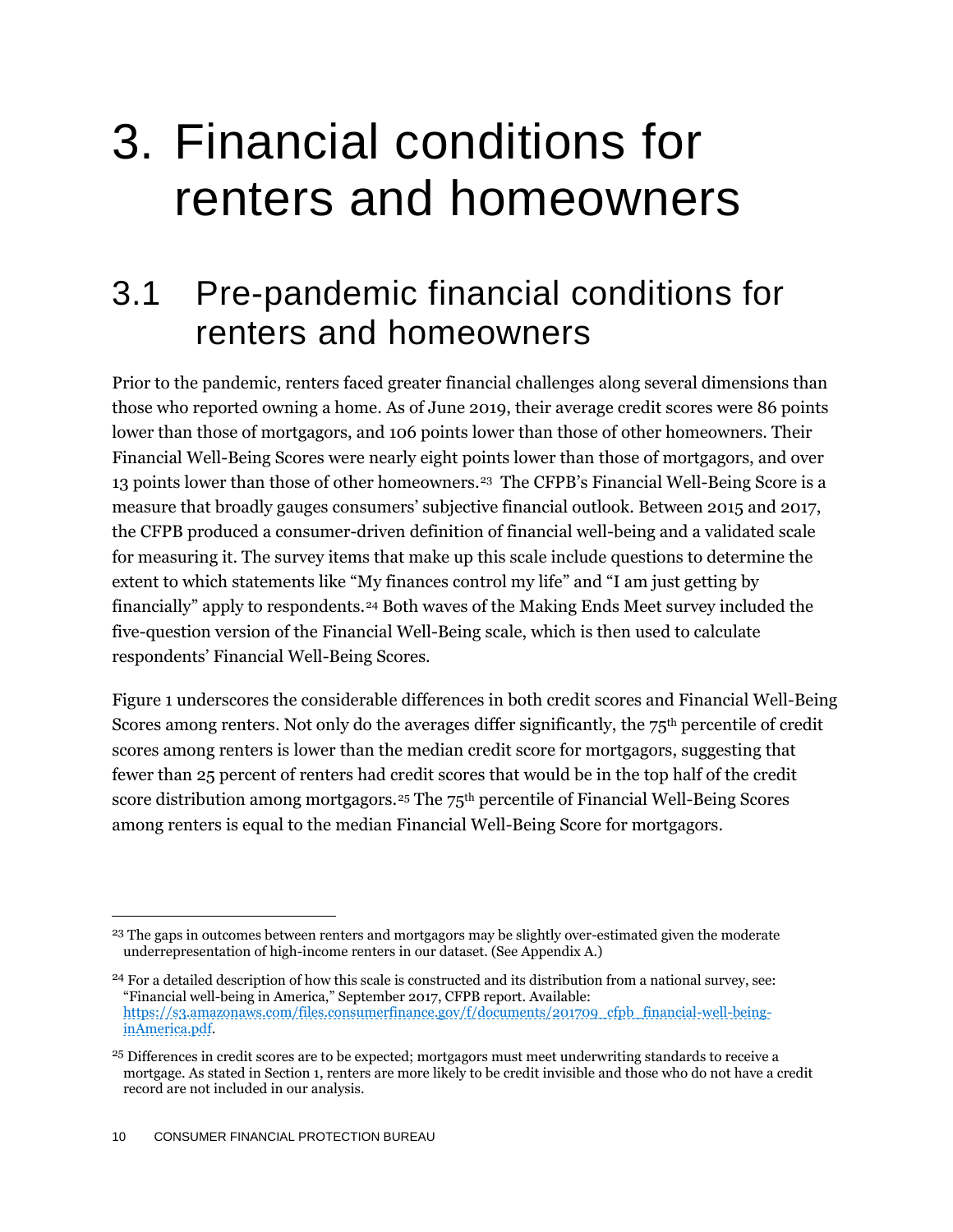

#### **FIGURE 1:** DISTRIBUTIONS OF CREDIT SCORES AND FINANCIAL WELL-BEING SCORES AMONG RENTERS, MORTGAGORS, AND OTHER HOMEOWNERS<sup>26</sup>

Figure 2, meanwhile, documents difficulties paying for a bill or expense, liquidity constraints, and credit card utilization, each of which is an important measure of a household's financial resilience. Renters were nearly twice as likely as mortgagors to have had difficulty paying for a bill or expense in the twelve months before June 2019.<sup>27</sup> Homeowners also had greater available liquidity: 59 percent of renters said that their available liquidity<sup>28</sup> was only enough to last one month or less, if they were to lose their primary source of income. This figure drops to 31 percent and 20 percent for mortgagors and for other homeowners respectively. Credit card utilization among renters was greater than utilization among homeowners. In June 2019, renters were using an average of 41 percent of the credit available on their credit cards, compared with 28 percent for mortgagors and 16 percent for other homeowners.

<sup>&</sup>lt;sup>26</sup> The solid line at the center of each box represents the median and the free-floating dot represents the mean. The box extends from the 25<sup>th</sup> to the 75<sup>th</sup> percentile, and the lines beyond the box mark the tenth and 90<sup>th</sup> percentiles.

<sup>27</sup> Overall, in June 2019, 40 percent of people with a credit record experienced difficulty paying for a bill or expense, including over 60 percent of renters.

<sup>&</sup>lt;sup>28</sup> Liquidity refers to the amount of money that is readily available to settle debts. Liquidity includes both short-term savings *and* available credit. Survey respondents were asked how long they would be able to cover expenses if they lost their main source of income using all available sources of funds, including borrowing, with response options ranging from less than two weeks, to more than six months.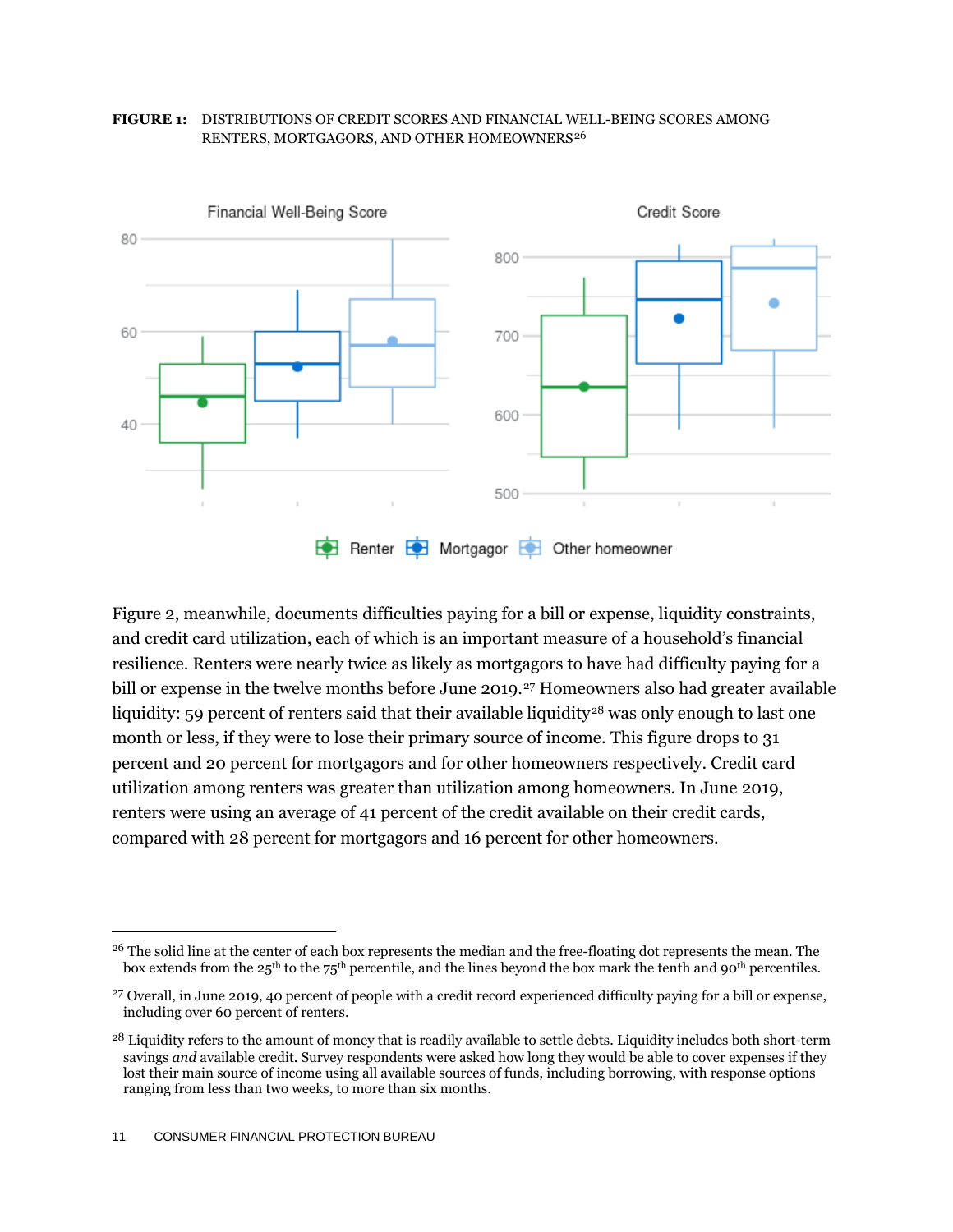



### 3.1.1 Pre-pandemic differences in credit portfolios

Differences in financial conditions before the pandemic were also reflected in the types of credit renters and homeowners used. Renters were less likely to have credit cards and auto loans, and more likely to use alternative financial products such as payday, pawn shop, and auto title loans. Figure 3 shows about 87 percent of mortgagors had an open credit card in June 2019 compared to only 64 percent of renters. Approximately 32 percent of renters had an auto loan compared to 43 percent of mortgagors. Around 11 percent of renters had taken out a payday loan, auto-title loan, or pawn shop loan in the six months leading up to June 2019 versus 4 percent of mortgagors.

Renters were also more likely to hold student loans. Renters were almost 50 percent more likely than mortgagors to have a student loan (28 percent versus 19 percent). The preponderance of student debt among renters may be partly explained by their ages: renters tend to skew younger than homeowners and thus have had less time to pay off their balance.<sup>30</sup>

<sup>&</sup>lt;sup>29</sup> The black bars in these graphs represent a 95 percent confidence interval.

<sup>30</sup> According to Table 1, approximately 50 percent of renters and 23 percent of homeowners were under the age of 40.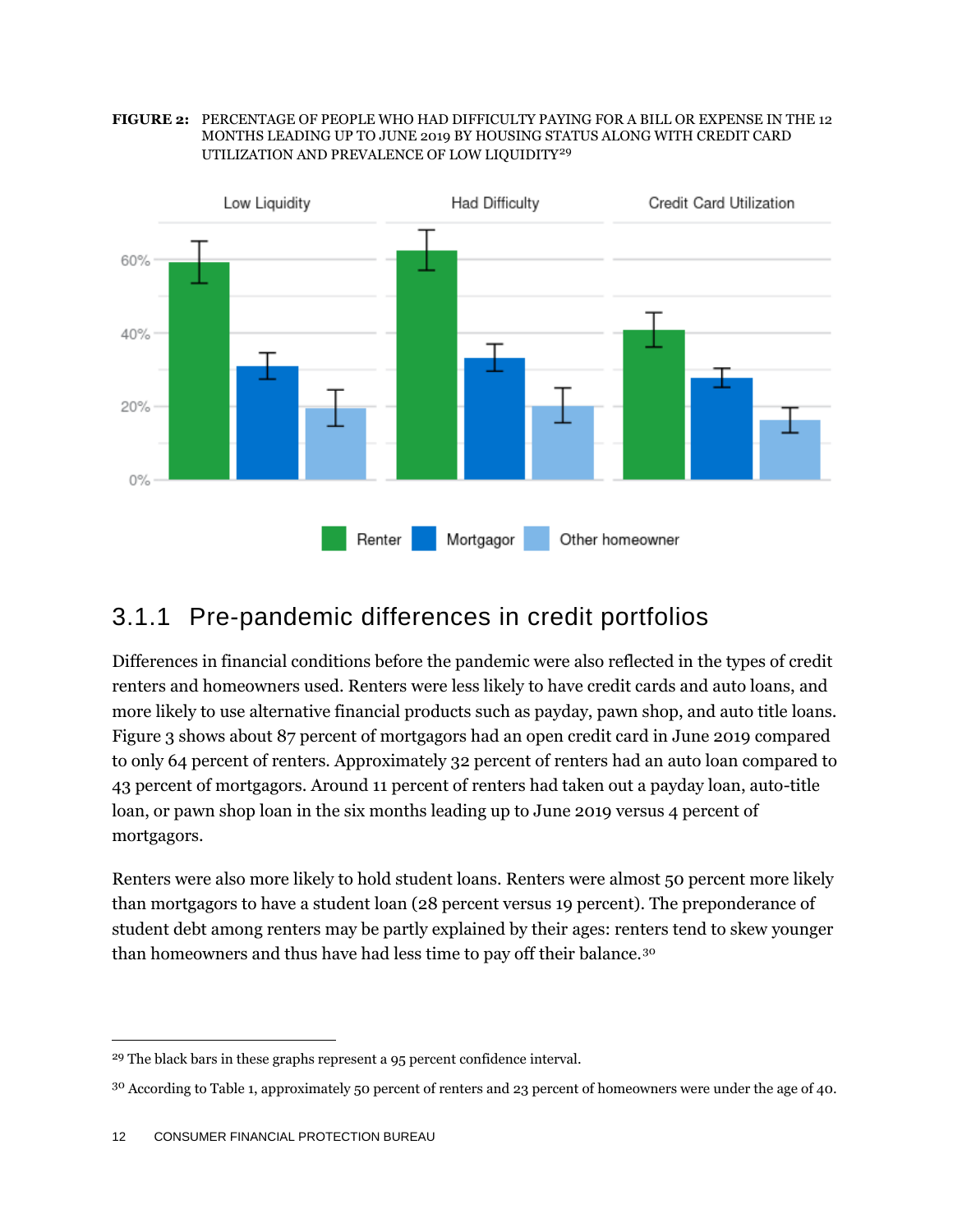

#### **FIGURE 3:** PERCENTAGE OF RENTERS, MORTGAGORS, AND OTHER HOMEOWNERS WITH SELECTED CREDIT PRODUCTS<sup>31</sup>

### 3.1.2 Pre-pandemic conditions among renter subgroups

We also compare pre-pandemic financial status for renter subgroups who were recipients of certain pandemic supports: Renters with student loans, renters with incomes below \$40,000, and renters with children. We focus on these groups because stimulus payments were larger fo r those with children and those with lower incomes, and all federal student loans were placed in forbearance.

As Table 2 shows, as of June 2019, each of these groups was more financially vulnerable than overall renters. Renters with children had the lowest average credit score of 598. Renters with student loans had the lowest average Financial Well-Being Score of all the subgroups and were slightly worse off than the average renter on other measures.<sup>32</sup>

<sup>&</sup>lt;sup>31</sup> The black bars in these graphs represent a 95 percent confidence interval.

<sup>&</sup>lt;sup>32</sup> Because these groups are not mutually exclusive, we cannot determine whether differences between them are statistically significant.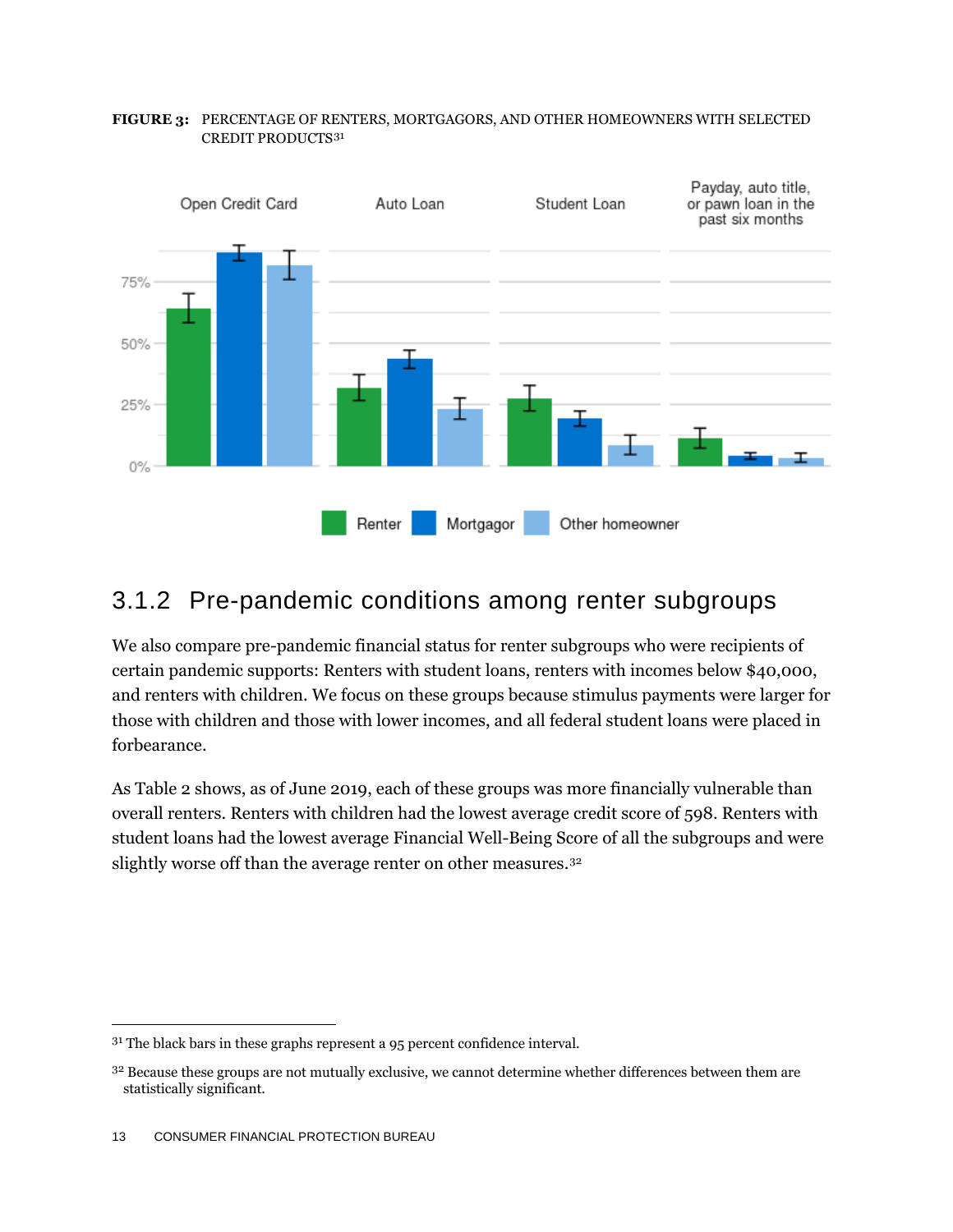|                                                                                                | <b>All Renters</b><br>$(n = 560)$ | <b>Renters with</b><br><b>Student Loans</b><br>(in June 2019)<br>$(n = 141)$ | <b>Renters</b><br>earning<br>\$40,000 or less<br>(in June 2019)<br>$(n=324)$ | <b>Renters with</b><br>children<br>$(n=229)$ |
|------------------------------------------------------------------------------------------------|-----------------------------------|------------------------------------------------------------------------------|------------------------------------------------------------------------------|----------------------------------------------|
| <b>Credit Score</b>                                                                            | 636                               | 625                                                                          | 620                                                                          | 598                                          |
| <b>Financial Well-</b><br><b>Being Score</b>                                                   | 44.7                              | 42.2                                                                         | 42.3                                                                         | 43.6                                         |
| Had difficulty<br>paying a bill or<br>expense in 12<br>months before<br>June 2019<br>(percent) | 62.5                              | 68.7                                                                         | 70.2                                                                         | 75.2                                         |
| Credit Card<br>Utilization in June<br>2019 (percent)                                           | 40.8                              | 48.7                                                                         | 45.2                                                                         | 49.7                                         |
| Household has<br>one month or less<br>of liquidity<br>(percent)                                | 59.2                              | 70.7                                                                         | 68.6                                                                         | 64.2                                         |

#### **TABLE 2:** PRE-PANDEMIC FINANCIAL CONDITIONS AMONG GROUPS OF RENTERS WHO RECEIVED CERTAIN PANDEMIC SUPPORTS

Table 2 also shows the percent of respondents in each group that had difficulties paying a bill or expense in the 12 months leading up to June 2019. Renters with children were well above the renter average, with 75 percent reporting difficulties. Renters with student loans and those earning \$40,000 or less per year were also more likely than the average renter to experience this hardship. Like Figure 2, Table 2 documents differences in credit card utilization and overall liquidity but does so for each of the respective subgroups. As of June 2019, renters with student loans, renters making \$40,000 or less per year, and renters with children all had greater credit card utilization and lower liquidity than homeowners before the pandemic.

## <span id="page-14-0"></span>3.2 During the pandemic

COVID-19 triggered a severe economic recession, and with it a major spike in unemployment, particularly for renters. Our data show that, in June 2019, three percent of homeowners and six percent of renters were unemployed. By June 2020, the fraction of unemployed homeowners had grown by nine percentage points to 12 percent, while the fraction of unemployed renters had jumped by 16 percentage points to 22 percent.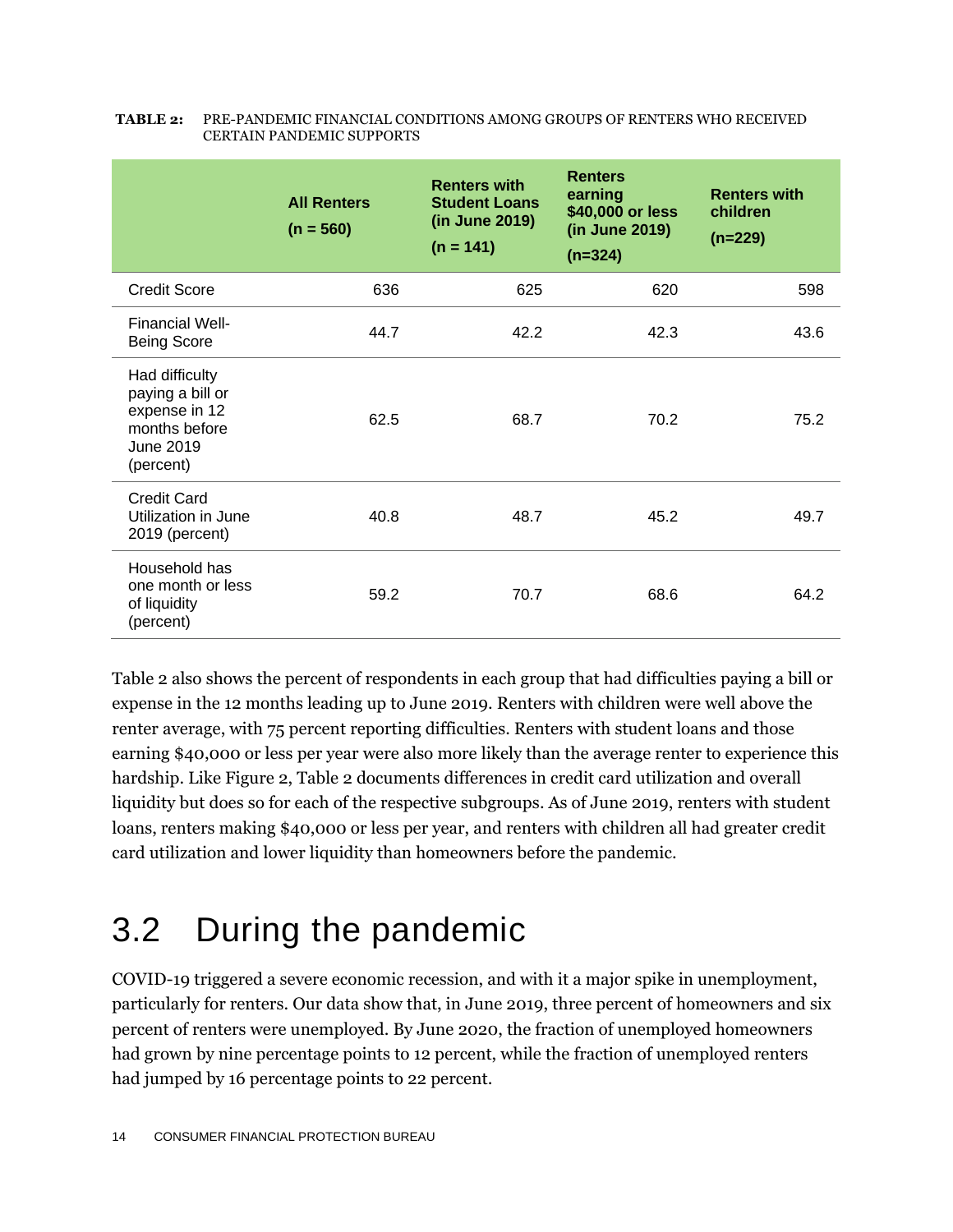Survey-based measures of financial status, however, either improved or held steady for renters between June 2019 and June 2020.<sup>33</sup> Figure 4 shows that renters' Financial Well-Being Scores increased and the share reporting difficulty paying for bills or expenses declined. Given our sample size, however, we cannot completely rule out the possibility that each of these figures moved in the opposite direction.



**FIGURE 4:** UNEMPLOYMENT AND SURVEY-BASED MEASURES OF FINANCIAL WELL-BEING DURING THE EARLY STAGES OF THE PANDEMIC, BY HOUSING STATUS*3F* 34

Credit scores, meanwhile, improved for renters, mortgagors, and other homeowners.<sup>35</sup> Between June 2019 and June 2020, renters' credit scores increased by 16 points, compared to increases of 10 and seven points for mortgagors and owners without mortgage payments, respectively.

<sup>33</sup> For our survey-based measures of financial status and for our measure of unemployment during the pandemic, we use data from the smaller sample of individuals who responded to both Wave 1 and Wave 2 of the survey. This means, in many cases, that we are less certain of the results we present. Respondents were considered unemployed in June 2020 if they said that they were "unemployed" or that they were "temporarily laid off" for reasons either related or unrelated to the pandemic.

<sup>34</sup> The black bars in these graphs represent a 95 percent confidence interval.

<sup>35</sup> For measures based on credit report information, we return to our full sample from Wave 1.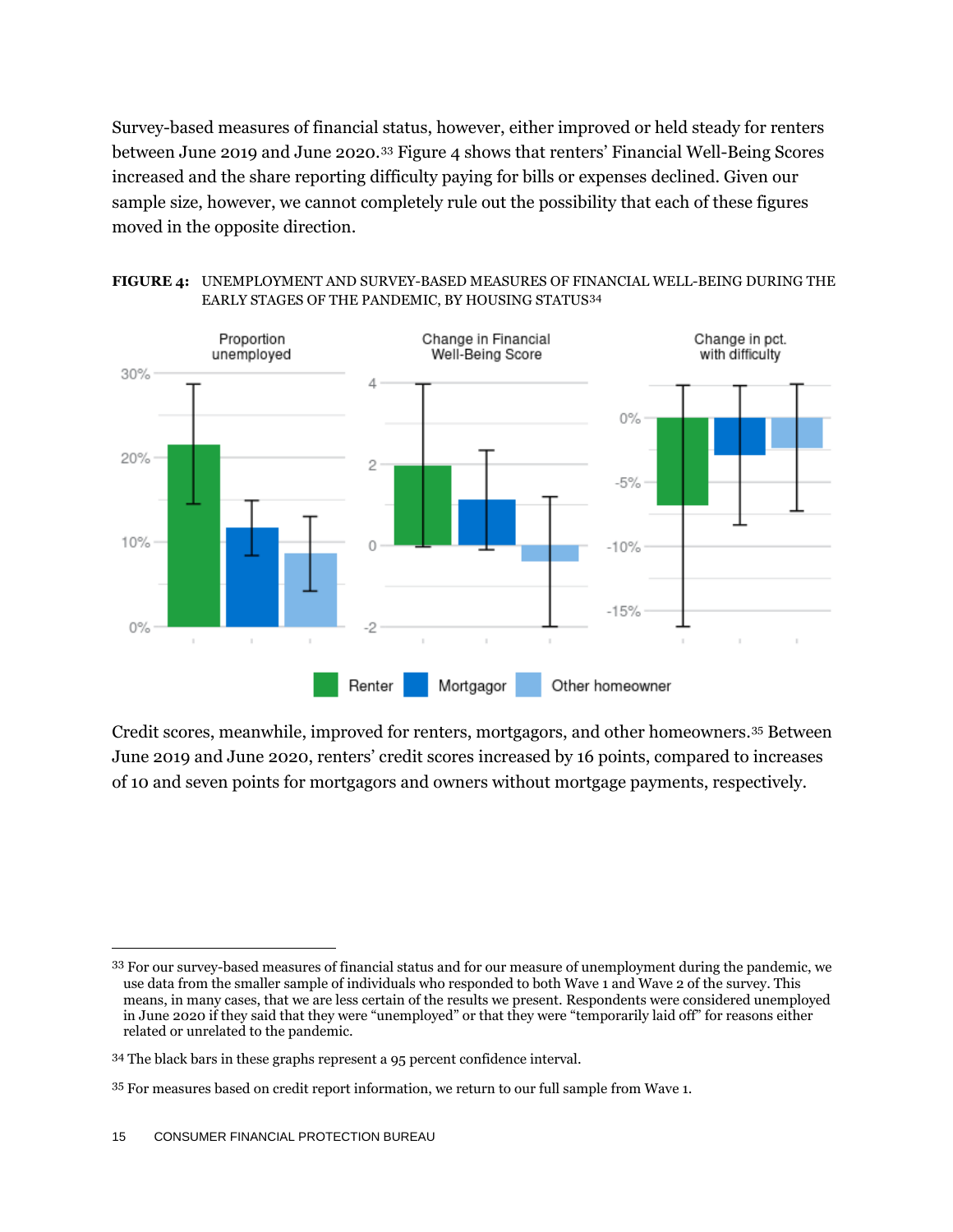

**FIGURE 5:** CREDIT SCORES BY HOUSING STATUS BETWEEN JUNE 2018 AND MARCH 2021

Red dashed line represents the federal emergency declaration, grey dashed lines represent stimulus payments, and shaded areas represent periods of extended unemployment benefits.

The larger increase in renters' credit scores between June 2019 and June 2020 appears to have arisen from a decline in the rate of delinquencies reported for renters over the early pandemic, as well as a pronounced dip in credit card utilization. Between December 2019 and June 2020, the percentage of renters with at least one delinquency dropped from 33.3 percent to 30.5 percent. Credit card utilization among renters dropped from 42 percent to 35 percent over the same period. Credit card utilization also reached a low point in July 2020, one month later. The drop in utilization and delinquency is consistent with findings from other Bureau research.<sup>36</sup>

With the cessation of expanded unemployment benefits in July 2020, both measures began to increase. In September 2020, the percentage of renters with at least one delinquency ticked back to 33.0 percent. By December 2020, meanwhile, credit card utilization had risen back to 39 percent.

<sup>36</sup> See: Ryan Sandler and Stefano Sciolli, "Credit card use is still declining compared to pre-pandemic levels," July 2021. Available: [https://www.consumerfinance.gov/about-us/blog/credit-card-use-still-declining-compared-to](https://www.consumerfinance.gov/about-us/blog/credit-card-use-still-declining-compared-to-pre-pandemic-levels/)[pre-pandemic-levels/](https://www.consumerfinance.gov/about-us/blog/credit-card-use-still-declining-compared-to-pre-pandemic-levels/) and Ryan Sandler, "Delinquencies on credit accounts continue to be low despite the pandemic," June 2021. Available: [https://www.consumerfinance.gov/about-us/blog/delinquencies-on-credit](https://www.consumerfinance.gov/about-us/blog/delinquencies-on-credit-accounts-continue-to-be-low-despite-the-pandemic/)[accounts-continue-to-be-low-despite-the-pandemic/.](https://www.consumerfinance.gov/about-us/blog/delinquencies-on-credit-accounts-continue-to-be-low-despite-the-pandemic/)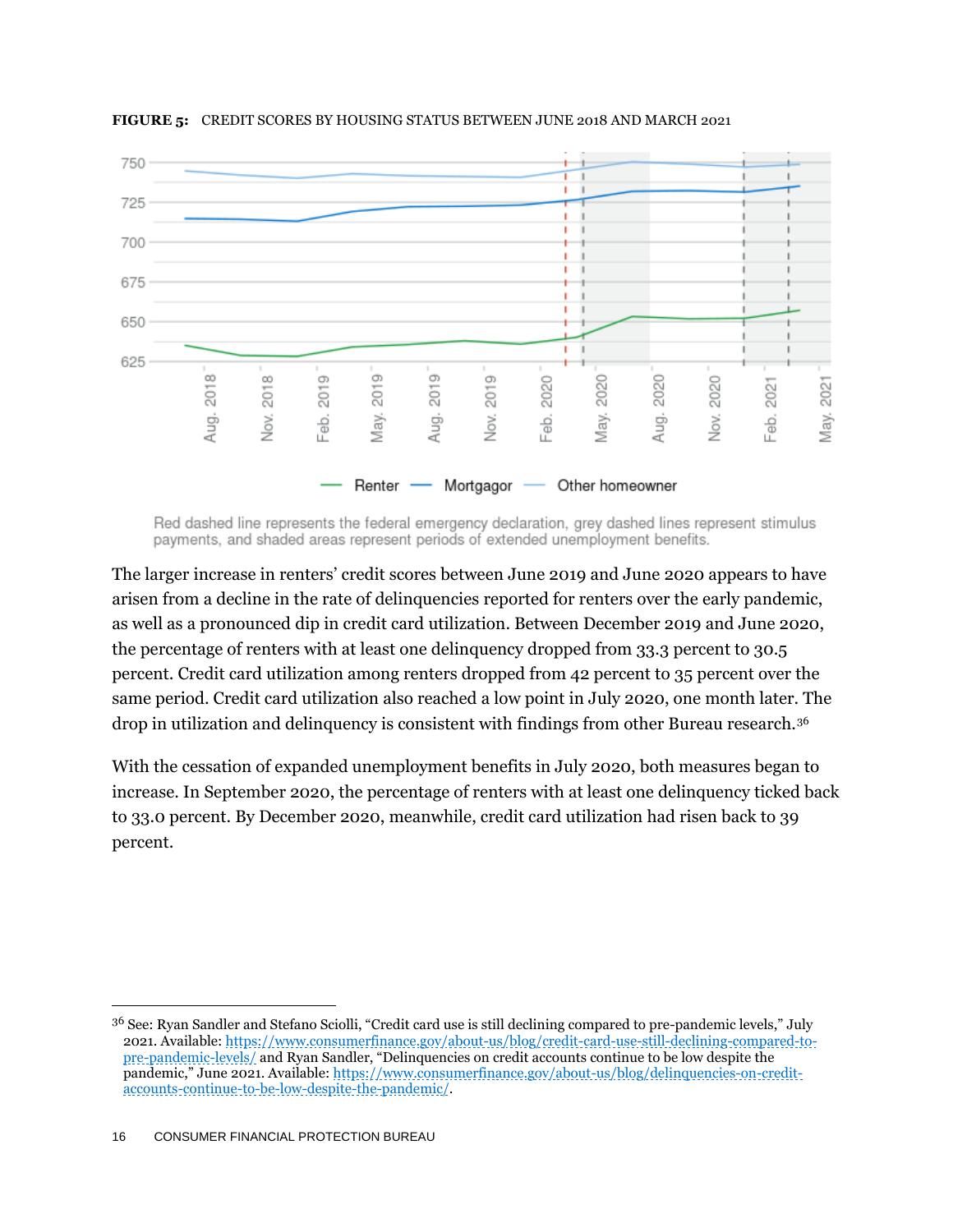

**FIGURE 6:** RATE OF DELINQUENCY BY HOUSING STATUS FROM JUNE 2018 TO JUNE 2021<sup>37</sup>

Red dashed line represents the federal emergency declaration, grey dashed lines represent stimulus payments, and shaded areas represent periods of extended unemployment benefits.

Both figures dipped again following the arrival of secondary stimulus payments in December 2020 and continued to decline through the early months of 2021 with additional stimulus, tax refunds, and unemployment benefits. By April 2021, the percentage of renters with a credit delinquency was down to 28 percent. Credit card utilization, meanwhile, fell back to 30.8 percent among renters.

<sup>37</sup> We define delinquency as those who had at least one delinquent account in their credit record.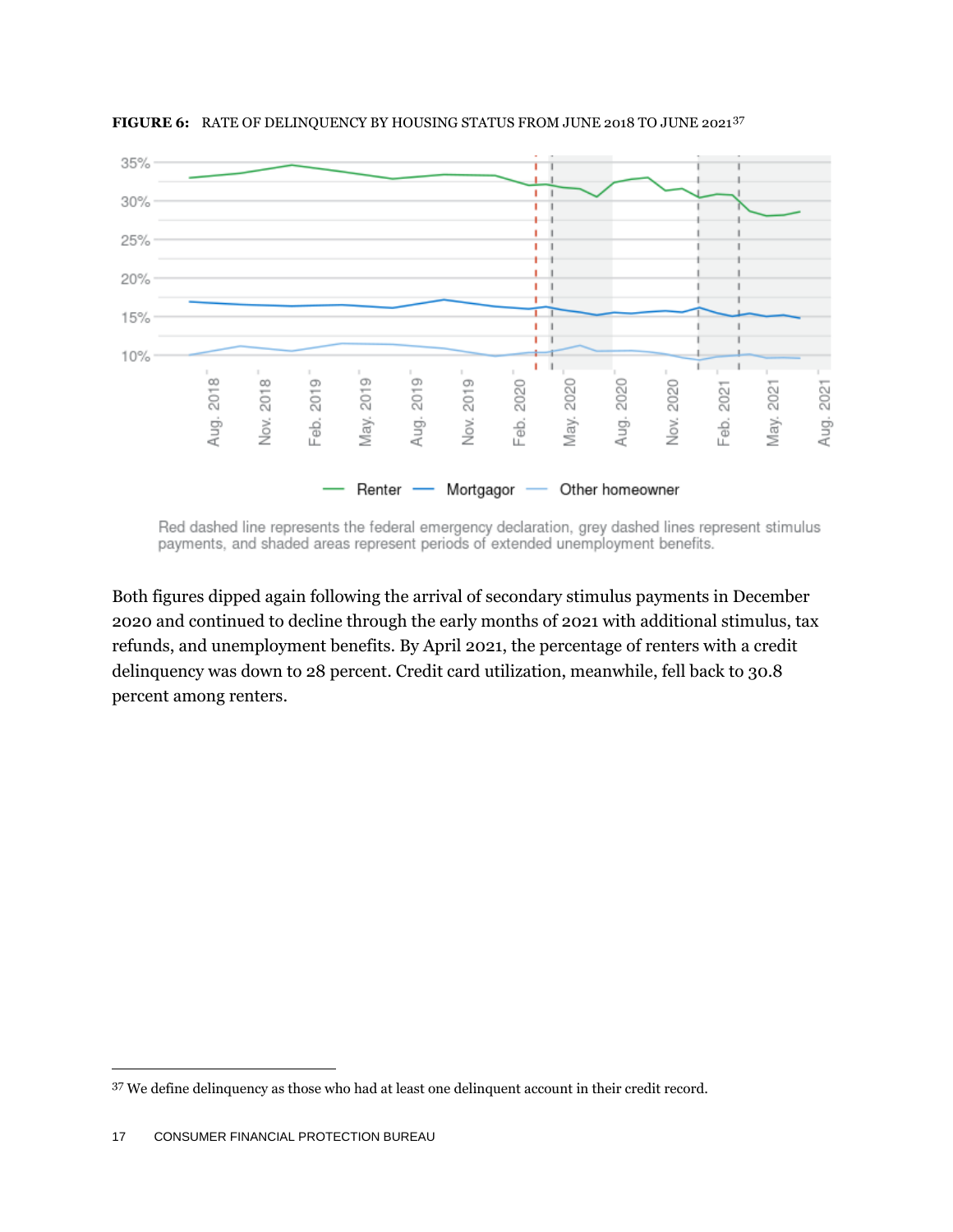

**FIGURE 7:** CREDIT CARD UTILIZATION BY HOUSING STATUS FROM JUNE 2018 TO JUNE 2021

Red dashed line represents the federal emergency declaration, grey dashed lines represent stimulus payments, and shaded areas represent periods of extended unemployment benefits.

Changes in utilization could be a function of changes in credit card limits or changes in credit card debt. Figure 8 shows that while credit card debt fell for both renters and homeowners at the beginning of the pandemic, only renters saw their debt levels rebound to pre-pandemic levels after the summer of 2020.<sup>38</sup>

<sup>&</sup>lt;sup>38</sup> Mortgagors and other homeowners had greater overall credit card balances, so percentage change from the prepandemic period gives a better representation of relative differences in how credit card debt moved over time.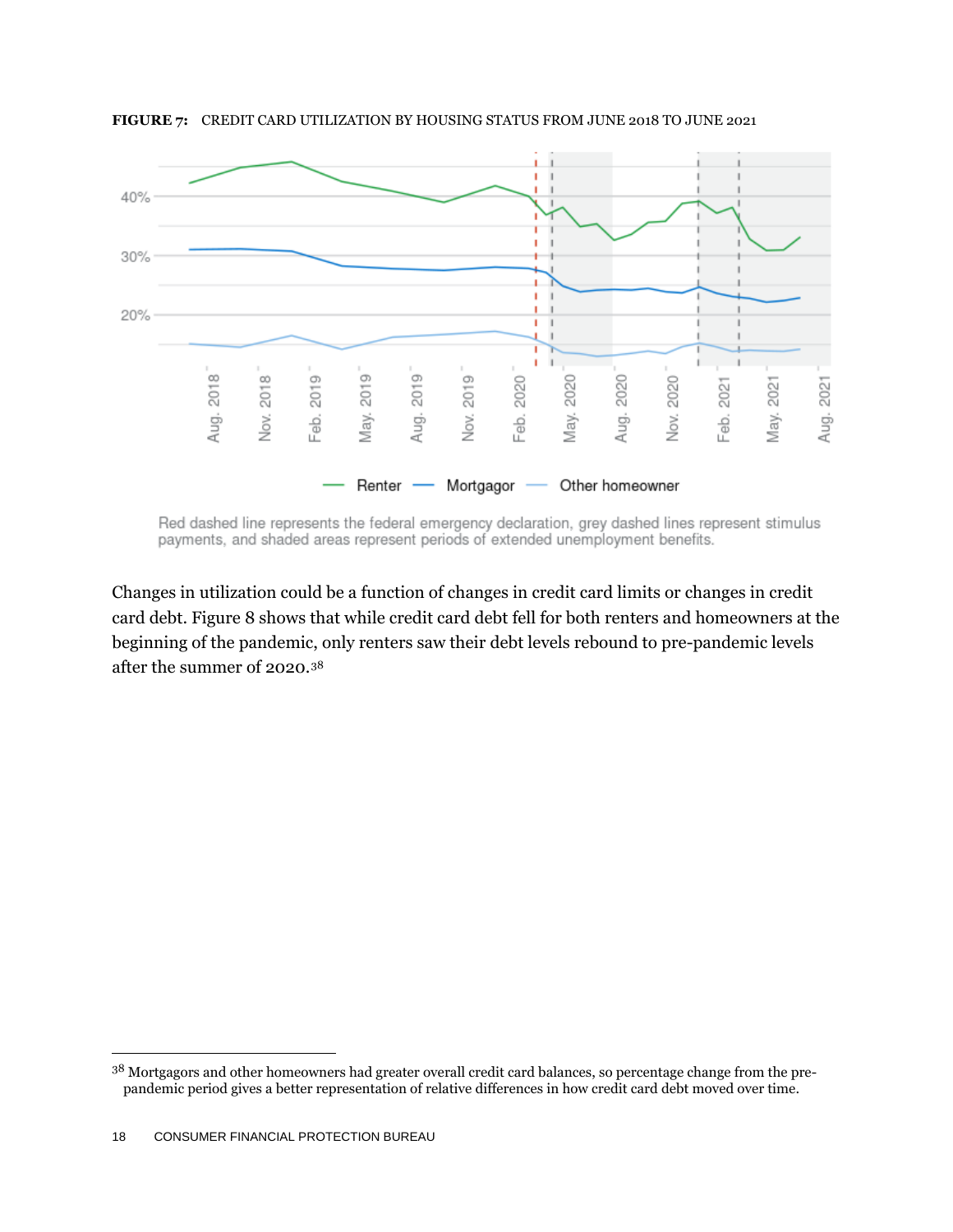

**FIGURE 8:** CREDIT CARD DEBT BY HOUSING STATUS, PERCENT CHANGE RELATIVE TO DECEMBER 2019

Values indexed to December 31, 2019.

Red dashed line represents the federal emergency declaration, grey dashed lines represent stimulus payments, and shaded areas represent periods of extended unemployment benefits.

### 3.2.1 Renter subgroups during the pandemic

We also explore the trend of credit outcomes for the renter subgroups who were recipients of certain pandemic supports (as discussed in earlier sections of this report). Across all of the subgroups we focus on, average credit score trended upwards. Renters with student loans saw an increase of more than 40 points between December 2019 and March 2021. This increase may be partly explained by federal student loan forbearance throughout the pandemic, which required servicers to treat any suspended federal student loan as if it were a regularly scheduled payment made by the borrower. This requirement caused many delinquent student loan tradelines to be reported as current. Renters with children, meanwhile, saw a credit score increase of more than 25 points and renters earning less than \$40,000 experienced an increase of more than 18 points.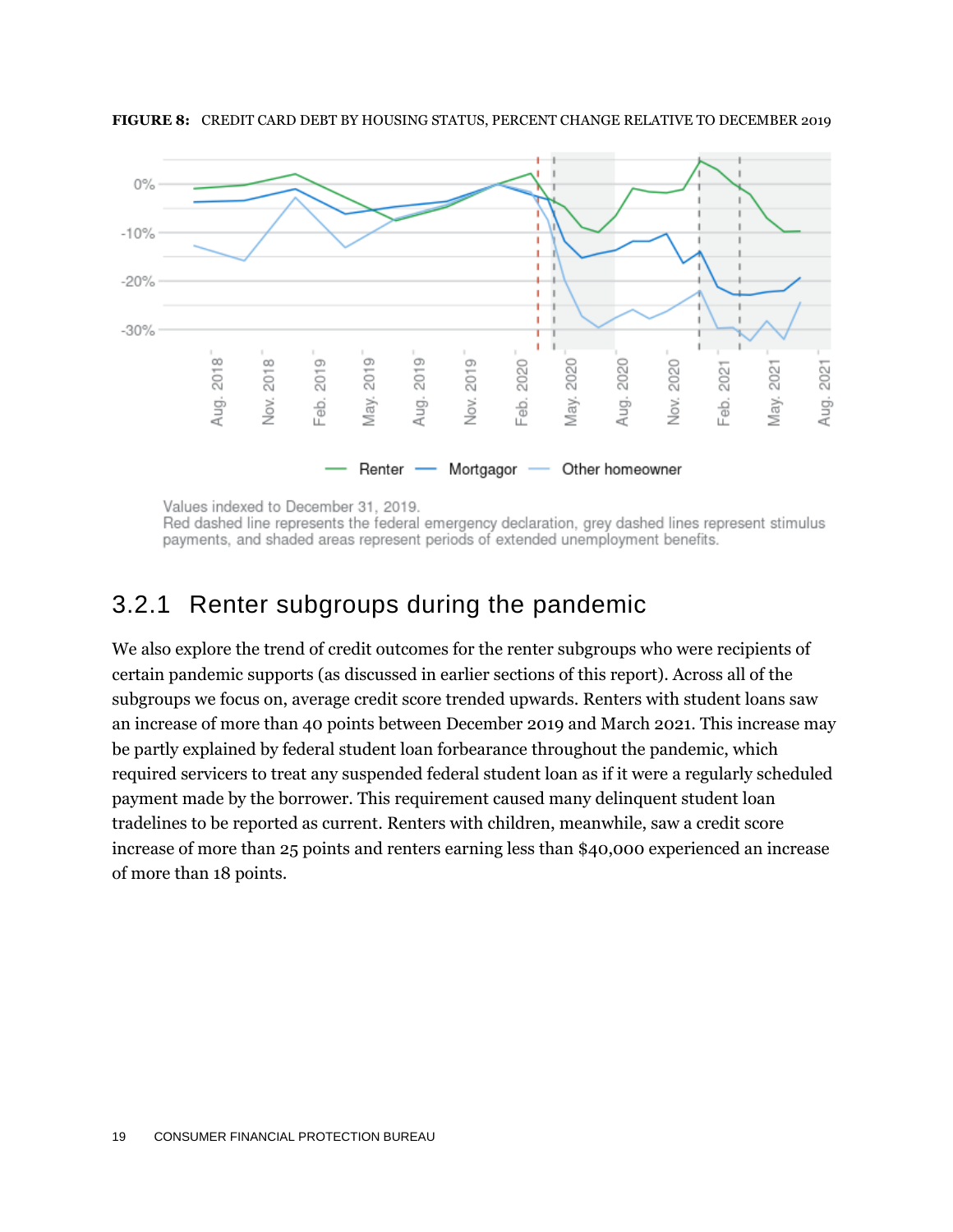#### **FIGURE 9:** CREDIT SCORE BY RENTER SUBGROUP



Blue dotted line represents average for all renters.

Red dashed line represents the federal emergency declaration, grey dashed lines represent stimulus payments, and shaded areas represent periods of extended unemployment benefits.

Delinquency rates also saw favorable improvements across these subgroups between the onset of the pandemic and April 2021 (Figure 10). Delinquencies among renters with student loans rebounded after an initial dip, which may indicate that a decline in delinquency brought on by student loan forbearance was offset by increases in delinquency in other forms of credit.

The decline in delinquency among renters with children was considerable.<sup>39</sup> The percentage of this group with at least one delinquency dropped from 42.1 percent in December 2019 to 34.4 percent in April 2021. Renters with children were particularly vulnerable throughout the pandemic – closure of schools and day-care centers left many parents having to choose between employment and taking care of their children.<sup>40</sup> Our findings suggest that this group, in particular, may have benefitted from federal pandemic policies. 41

Similar to renters with student loans, renters with annual incomes under \$40,000 experienced an increase in delinquencies after June 2020, when the additional unemployment benefits

<sup>39</sup> As stated above, the subgroups are dependent on characteristics fixed in June 2019 before the pandemic.

<sup>40</sup> Misty L. Heggeness and Jason M. Fields, "Parents juggle work and child care during the pandemic," U.S. Census Bureau, August 18, 2020. Available: [https://www.census.gov/library/stories/2020/08/parents-juggle-work-and](https://www.census.gov/library/stories/2020/08/parents-juggle-work-and-child-care-during-pandemic.html)[child-care-during-pandemic.html.](https://www.census.gov/library/stories/2020/08/parents-juggle-work-and-child-care-during-pandemic.html)

<sup>&</sup>lt;sup>41</sup> The decline in delinquency for renters with children appears to be larger than the decline for those without, though our sample size prevents us from drawing a firm conclusion on this point for changes between December 2019 and April 2021.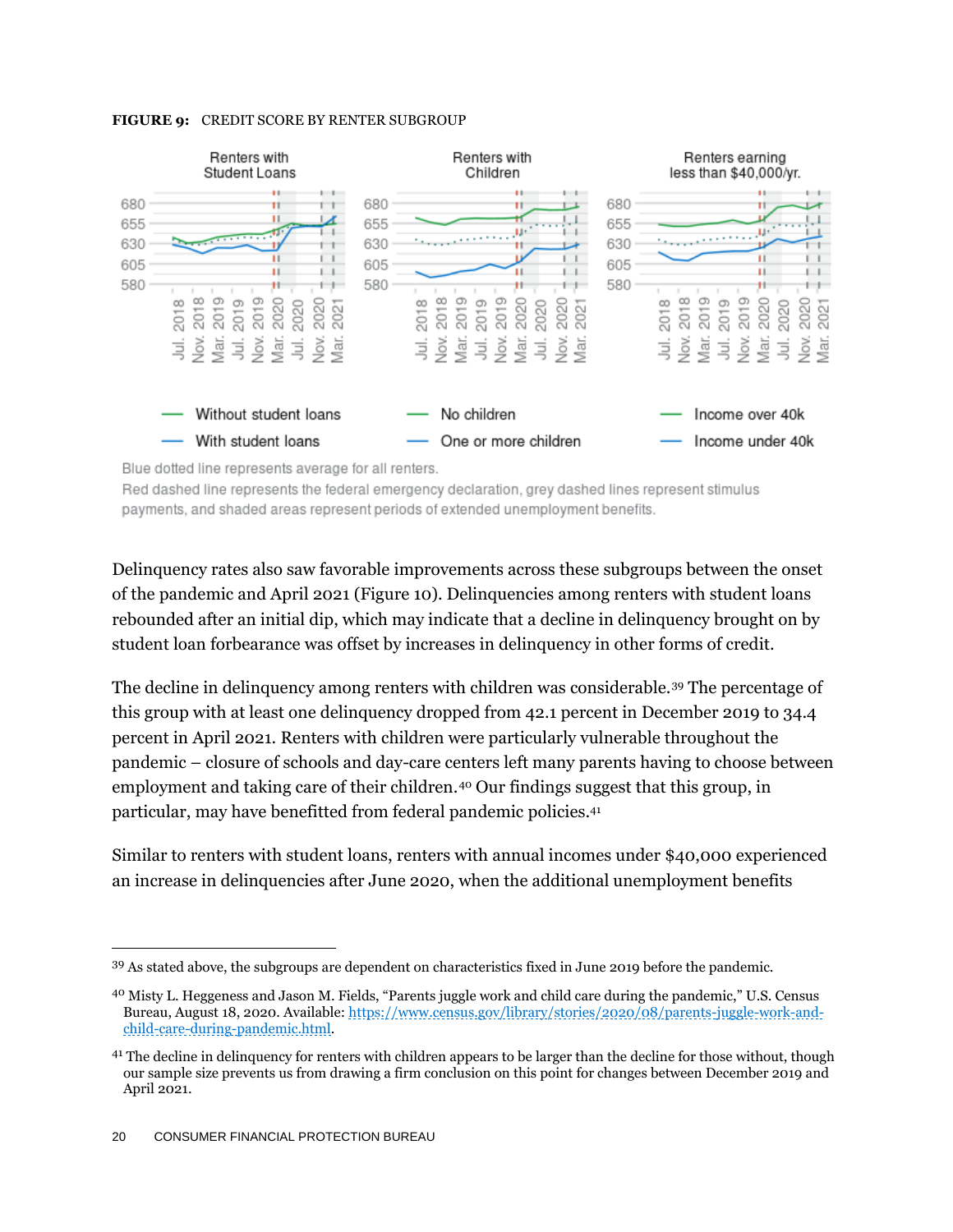lapsed. The subsequent decline in delinquencies among this group following the additional stimulus checks and resumption of expanded unemployment benefits may indicate that this group was particularly sensitive to these policies.



#### **FIGURE 10:** RATE OF DELINQUENCY BY RENTER SUBGROUP

Blue dotted line represents average for all renters.

Red dashed line represents the federal emergency declaration, grey dashed lines represent stimulus payments, and shaded areas represent periods of extended unemployment benefits.

Figure 11 shows that, though each subgroup saw an overall decrease in credit card utilization during the pandemic, utilization was more volatile for renters with children and renters with student loans. These groups saw large increases and decreases from month-to-month, likely indicating large payments being made on these groups' credit cards before incurring additional balances. Some of this volatility may have to do with the smaller sample size available for these groups, making these measures more sensitive to large changes for a minority of members of the subgroup.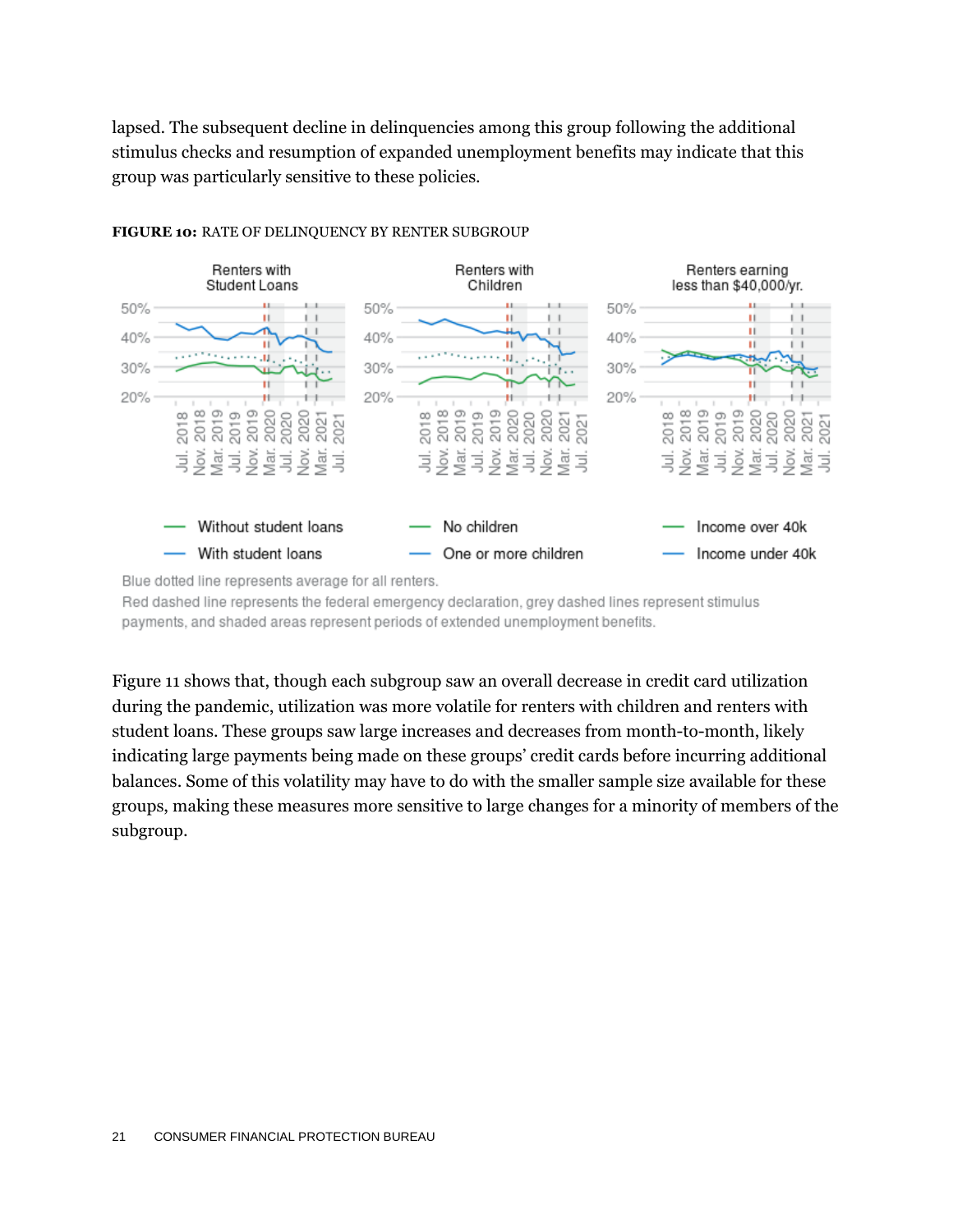

#### **FIGURE 11:** CREDIT CARD UTILIZATION BY RENTER SUBGROUP

Blue dotted line represents average for all renters.

Red dashed line represents the federal emergency declaration, grey dashed lines represent stimulus payments, and shaded areas represent periods of extended unemployment benefits.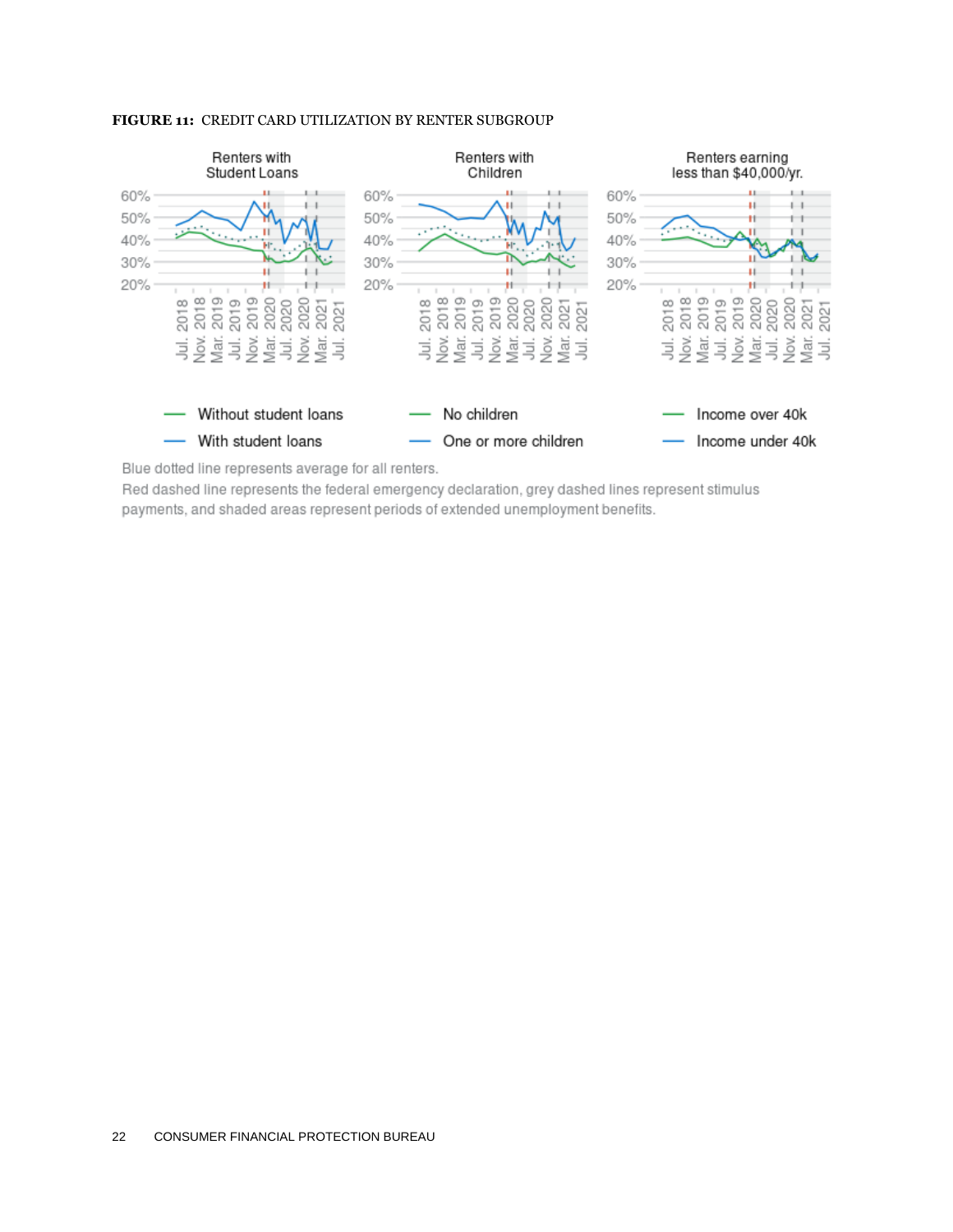# <span id="page-23-0"></span>4. Looking ahead

As of spring 2021, renters' finances appear to have been in a stronger position than they were before the pandemic. Labor market metrics were improving,<sup>42</sup> which may have improved financial situations for the disproportionate share of renters who became unemployed. And rent-specific assistance that has been slow in coming<sup>43</sup> may arrive in time to replace many of the benefits that are expiring.

Even so, several factors indicate potential precarity ahead. Despite improvements relative to the early pandemic, financial conditions for many renters are still tenuous relative to those of owners. Renters' finances are more sensitive to public policy interventions than those of homeowners, and pandemic-related supports that may have helped renters are slowly going away: The CDC's eviction moratorium, which directly targeted renters, expired. It was temporarily replaced with a less extensive ban,<sup>44</sup> which has also since been negated.<sup>45</sup> Student loan forbearance is currently scheduled to end in January 2022, affecting the many renters who have student debt. And the provision of additional unemployment benefits, which likely helped a disproportionate share of renters stay on track during the pandemic, has recently ended.

Without these interventions, many renters may have experienced more financial difficulty than they did during the pandemic. As pandemic-related recovery continues and these programs phase out, our results suggest that renters' finances may begin to deteriorate as they did after the cessation of previous pandemic policy interventions. They also suggest that, while the financial status of renters may be sensitive to the recent or upcoming termination of various supports, they may also respond favorably to the availability of new assistance from Child Tax Credits and rental assistance.

<sup>42</sup> Josh Mitchell, "US Added 850,000 Jobs in June Labor Rebound", Wall Street Journal, July 2, 2021. Available: [https://www.wsj.com/articles/june-jobs-report-unemployment-rate-2021-11625176511?mg=prod/com-wsj.](https://www.wsj.com/articles/june-jobs-report-unemployment-rate-2021-11625176511?mg=prod/com-wsj)

<sup>43</sup> Annie Nova, "Just a sliver of assistance has reached renters", CNBC, July 13, 2021. Available: [https://www.cnbc.com/2021/07/13/eviction-ban-about-to-expire-little-assistance-reaches-renters-.html.](https://www.cnbc.com/2021/07/13/eviction-ban-about-to-expire-little-assistance-reaches-renters-.html)

<sup>44</sup> In August 2021, the CDC announced an extension of the moratorium in specific counties with heightened levels of transmission and expires on October 3, 2021.

<sup>45</sup> Alabama Association of Realtors, et.al v. Department of Health and Human Services, et.al., 594 U.S., 2021 WL 3783142 (August 26, 2021).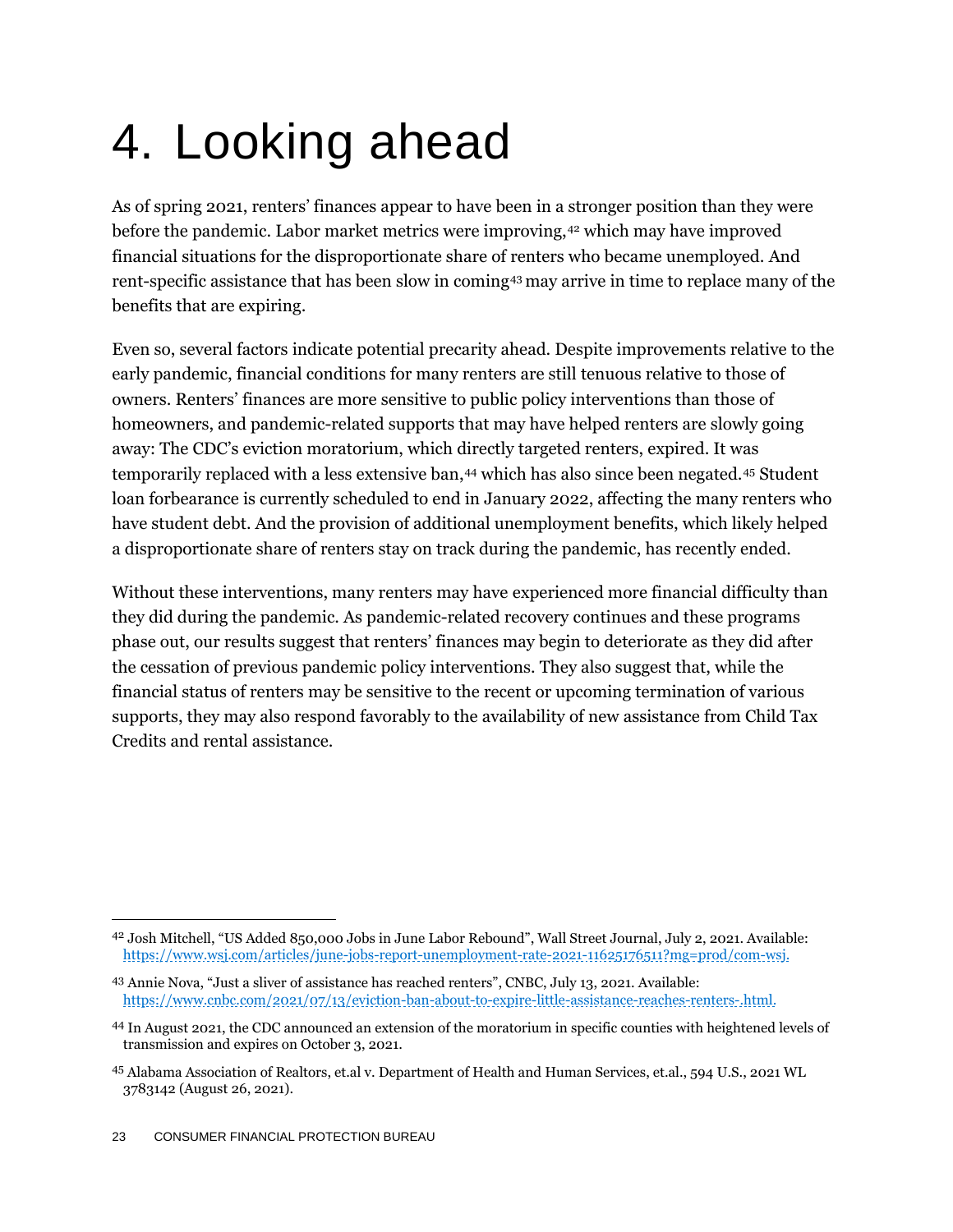### <span id="page-24-0"></span>APPENDIX A: COMPARISONS TO OTHER DATASETS

Tables A.2 and A.3 compare statistics from the Wave 1 survey to publicly reported estimates from similar questions in the American Housing Survey (AHS) and the U.S. Census Bureau's American Community Survey (ACS). An important thing to note is the Making Ends Meet (MEM) survey is weighted to be representative of the CCP, which does not include people without a credit record. The results from the MEM survey may differ based on the target population as well as differences in the underlying questions used to collect the data.

In the MEM sample, renters consisted of about 27 percent of respondents and owners (both those that were actively paying a mortgage as well as those that were not) made up about 68 percent. Approximately 5 percent indicated that they were neither renters nor owners. The AHS (2019) had a breakdown of 36 percent renter households and 64 percent owner households. Owners made up about two-thirds of the population in both surveys and renters approximately one-third. In the MEM sample, the relatively higher proportion of owners may be due to sample population differences. The AHS sample is selected to represent all housing units in the United States,<sup>46</sup> and the ACS is representative of U.S. households,<sup>47</sup> while the MEM sample is representative of the CCP.

| <b>Renter or Owner</b>      | <b>MEM</b><br>(percent) | <b>AHS</b><br>(percent) |
|-----------------------------|-------------------------|-------------------------|
| Renter                      | 27                      | 36                      |
| Owner                       | 68                      | 64                      |
| Neither renter nor<br>owner | 5                       |                         |

**TABLE A.1:** RENTERS AND OWNERS IN MAKING ENDS MEET AND THE AMERICAN HOUSING SURVEY

The group of people who are neither renters nor owners likely consists of those with no personal housing costs, such as individuals whose rent is paid for by relatives or others, or individuals who live with family members who bear their housing costs. Because this group is a relatively small percentage of our sample, and because this report focuses on those who do face housing costs, we omit this group from our analyses throughout this report.

<sup>46</sup> American Housing Survey, "Methodology." Available: [https://www.census.gov/programs](https://www.census.gov/programs-surveys/ahs/about/methodology.html)[surveys/ahs/about/methodology.html.](https://www.census.gov/programs-surveys/ahs/about/methodology.html) 

<sup>47</sup> U.S. Census Bureau, "About the American Community Survey." Available: [https://www.census.gov/programs](https://www.census.gov/programs-surveys/acs/about.html)[surveys/acs/about.html.](https://www.census.gov/programs-surveys/acs/about.html)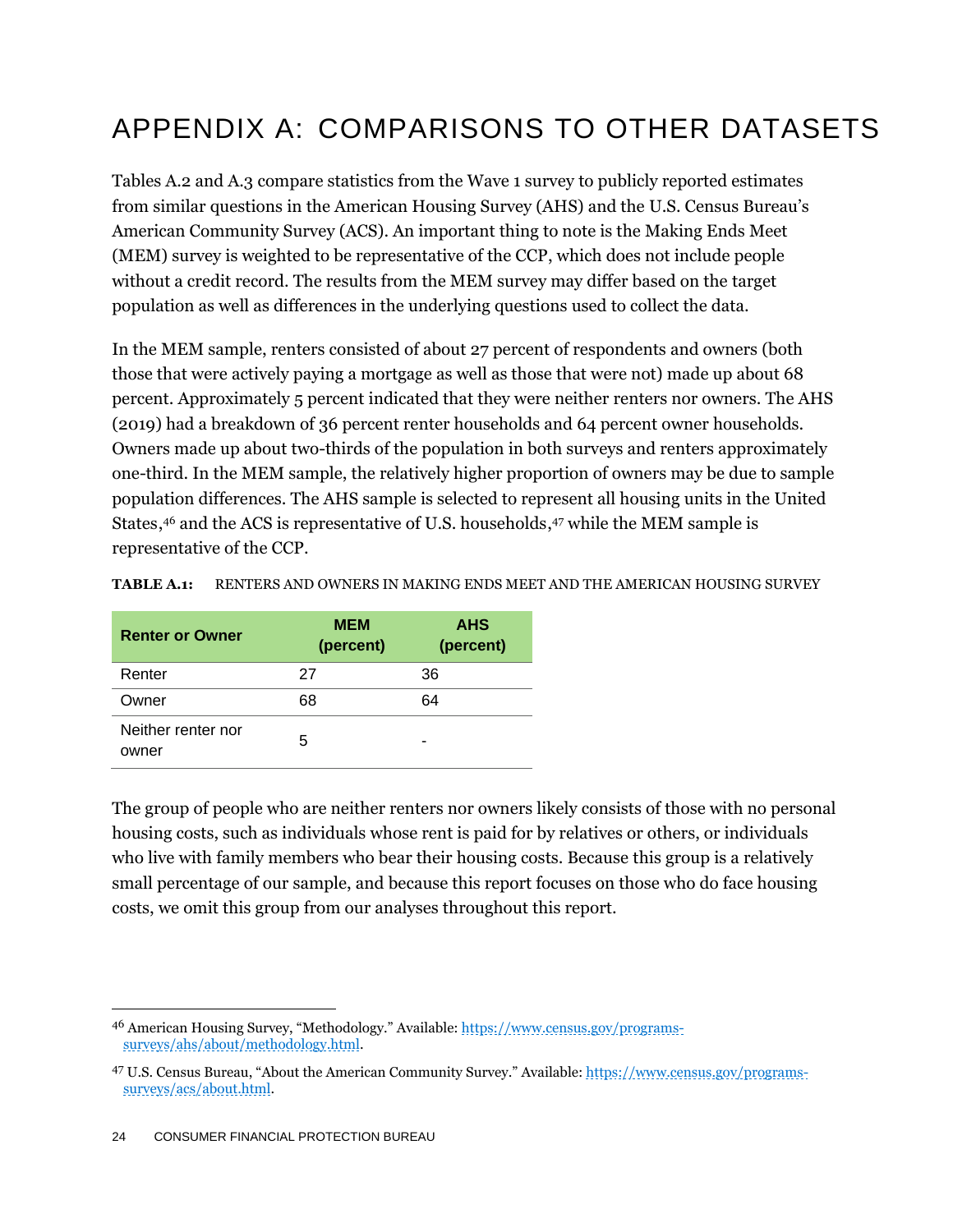The tables highlight differences in race and ethnicity for renters and owners in MEM, ACS, and AHS. The race and ethnicity categories used across these surveys are different, and therefore may not represent an exact benchmark, but provides general insight into comparability. Table A.2 shows that the share of Non-Hispanic White renters was consistent in the MEM, ACS, and AHS surveys, at around 50 percent. Across all three surveys, Black renters represented around 20 to 25 percent of renters. About 15 to 20 percent of the renter samples were Hispanic in all the surveys, about five percent were Asian, and three to seven percent fell into the "Other" race and ethnicity category.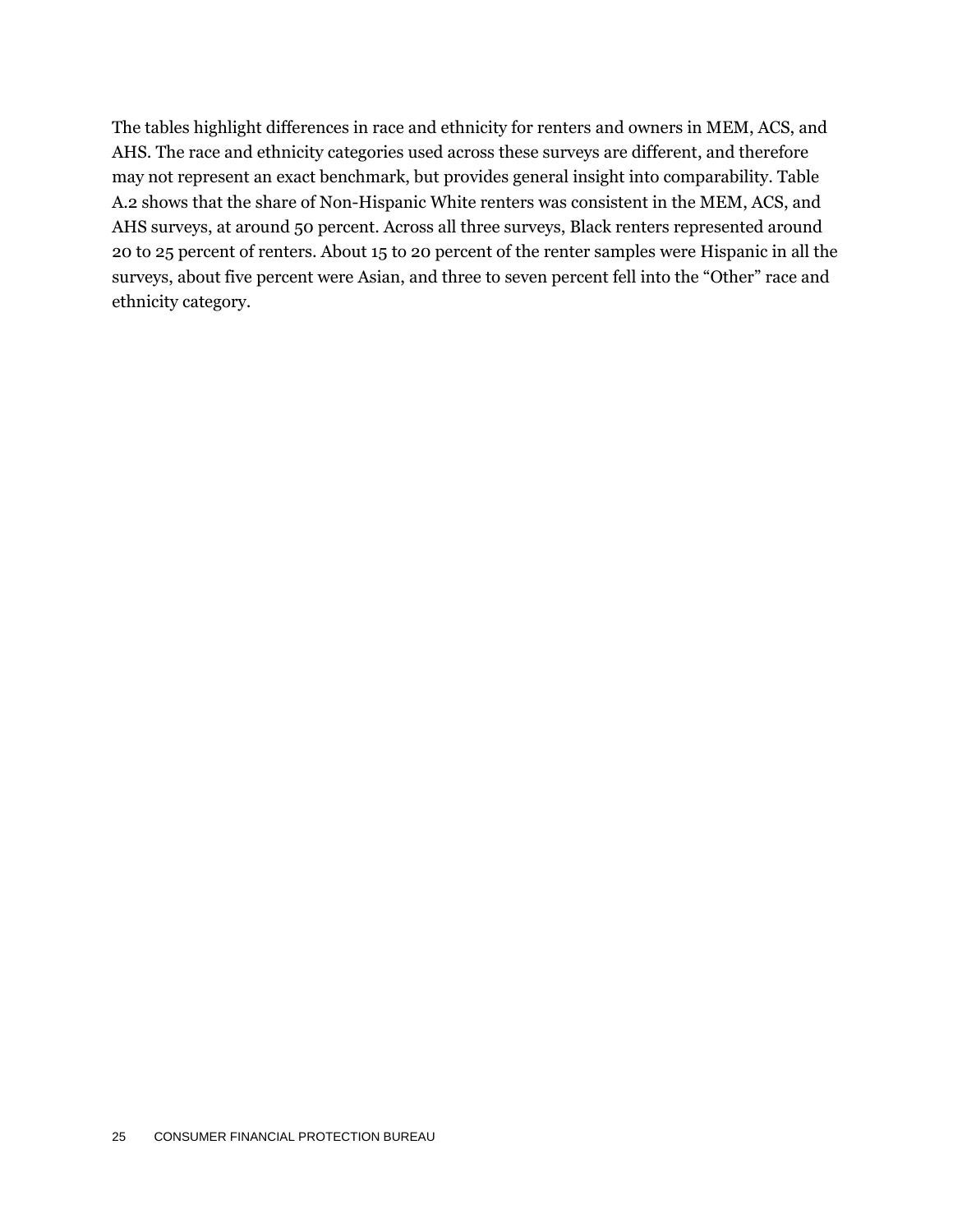#### **TABLE A.2:** DEMOGRAPHIC COMPARISONS BETWEEN RENTERS IN MAKING ENDS MEET AND OTHER SURVEYS (PERCENT)

| <b>Renters across samples</b>                                   | <b>MEM</b><br>(percent) | ACS <sup>48</sup><br>(percent) | AHS <sup>49</sup><br>(percent) |  |  |
|-----------------------------------------------------------------|-------------------------|--------------------------------|--------------------------------|--|--|
| Race and Ethnicity <sup>50</sup>                                |                         |                                |                                |  |  |
| Non-Hispanic White                                              | 53                      | 50                             | 49                             |  |  |
| <b>Black</b>                                                    | 25                      | 19                             | 22                             |  |  |
| Hispanic                                                        | 15                      | 19                             | 19                             |  |  |
| Asian                                                           | $\overline{4}$          | 5                              | $\overline{6}$                 |  |  |
| Other <sup>51</sup>                                             | $\overline{3}$          | $\overline{7}$                 | 4                              |  |  |
| Age                                                             |                         |                                |                                |  |  |
| Less than 35 years old                                          | 36                      | 34                             | 33                             |  |  |
| 35-44 years old                                                 | 23                      | 20                             | 20                             |  |  |
| 45-54 years old                                                 | 16                      | 16                             | 16                             |  |  |
| 55-64 years old                                                 | 14                      | 14                             | 15                             |  |  |
| 65-74 years old                                                 | $\overline{7}$          | 9                              | 9                              |  |  |
| 75 years and older                                              | $\overline{\mathbf{4}}$ | 8                              | $\overline{7}$                 |  |  |
| Income <sup>52</sup>                                            |                         |                                |                                |  |  |
| \$15,000 or less                                                | 17                      | 18                             | 21                             |  |  |
| \$15,001 to \$20,000                                            | $\overline{12}$         | 6                              | 6                              |  |  |
| \$20,001 to \$40,000                                            | 28                      | $18^{53}$                      | 23                             |  |  |
| \$40,001 to \$100,000                                           | 35                      | 4354                           | 37                             |  |  |
| More than \$100,000                                             | 8                       | 16                             | 15                             |  |  |
| <b>Educational attainment</b>                                   |                         |                                |                                |  |  |
| Less than high school degree                                    | 5                       | 14                             | 15                             |  |  |
| High school degree                                              | 25                      | 27                             | 31                             |  |  |
| Some college, technical, or<br>associate's degree <sup>55</sup> | 39                      | 32                             | 26                             |  |  |
| Bachelor's degree or higher                                     | 32                      | 28                             | 28                             |  |  |

Across all three surveys, the race and ethnicity breakdowns for owners were consistent among each respective group. In Table A.3, for example, Non-Hispanic White individuals made up about 75 percent of owners in MEM and ACS, and housing units in the AHS. Black and Hispanic individuals comprised about 10 percent of owners, five percent of owners were Asian, and three percent were classified as "Other" race and ethnicity.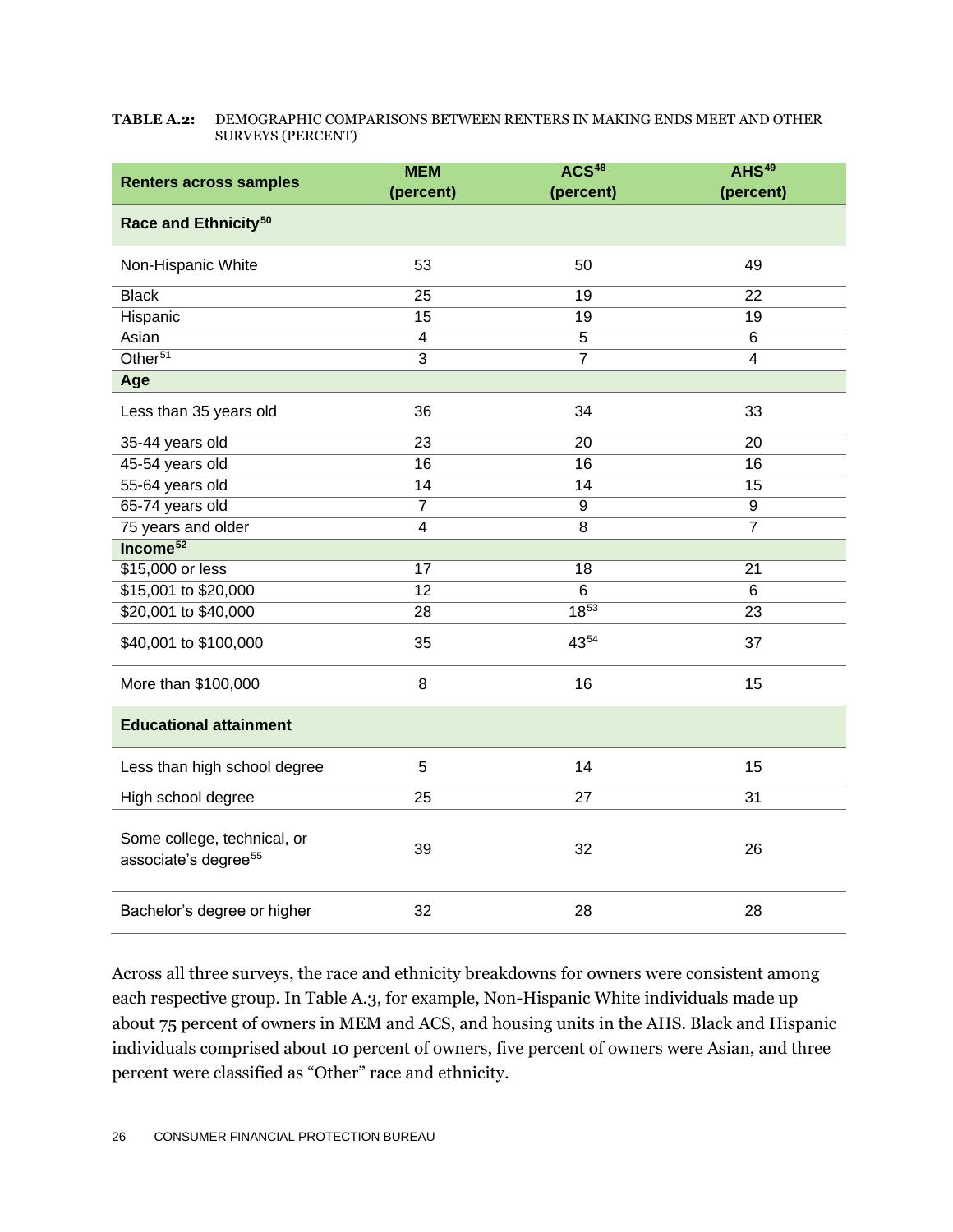- <sup>51</sup> Includes respondents who did not answer the question, American Indian/Alaskan Natives, and Native Hawaiians and Other Pacific Islanders.
- <sup>52</sup> The income breakdowns in this table are adjusted to match the AHS and ACS.
- <sup>53</sup> In the ACS, this number represents the proportion of renters in the \$20,000-\$34,999 income range.
- <sup>54</sup> In the ACS, this number represents the proportion of renters in the \$35,000-\$99,999 income range.

<sup>48</sup> 2019 ACS 1-Year Estimates Subject Table S2502, Available: [https://data.census.gov/cedsci/table?q=homeownership&tid=ACSST1Y2019.S2502&hidePreview=false.](https://data.census.gov/cedsci/table?q=homeownership&tid=ACSST1Y2019.S2502&hidePreview=false)

<sup>49 2019</sup> AHS National Household Demographics by Tenure, Available: [https://www.census.gov/programs](https://www.census.gov/programs-surveys/ahs/data/interactive/ahstablecreator.html?s_areas=00000&s_year=2019&s_tablename=TABLE8A&s_bygroup1=2&s_bygroup2=1&s_filtergroup1=1&s_filtergroup2=1)[surveys/ahs/data/interactive/ahstablecreator.html?s\\_areas=00000&s\\_year=2019&s\\_tablename=TABLE8A&s\\_by](https://www.census.gov/programs-surveys/ahs/data/interactive/ahstablecreator.html?s_areas=00000&s_year=2019&s_tablename=TABLE8A&s_bygroup1=2&s_bygroup2=1&s_filtergroup1=1&s_filtergroup2=1) [group1=2&s\\_bygroup2=1&s\\_filtergroup1=1&s\\_filtergroup2=1](https://www.census.gov/programs-surveys/ahs/data/interactive/ahstablecreator.html?s_areas=00000&s_year=2019&s_tablename=TABLE8A&s_bygroup1=2&s_bygroup2=1&s_filtergroup1=1&s_filtergroup2=1)

<sup>&</sup>lt;sup>50</sup> In the MEM Survey, race and ethnicity are defined as follows: if a respondent self-identifies as "Black or African American", she is included in the Black or African American category regardless of other responses. If the respondent self-identifies as "Hispanic", she is included in the Hispanic category unless she self-identifies as Black or African American. The "Non-Hispanic White" group includes respondents who only selected the White category. "Asian" includes respondents who selected Asian, but not Black or Hispanic. "Other" include respondents who did not answer the question and Native American and Pacific Islanders.

<sup>55</sup> In order to for the educational attainment breakdowns to match how they are presented in the ACS, we combined individuals with (1) some college and no degree, (2) a technical/vocational degree, or (3) a two-year college degree in this group.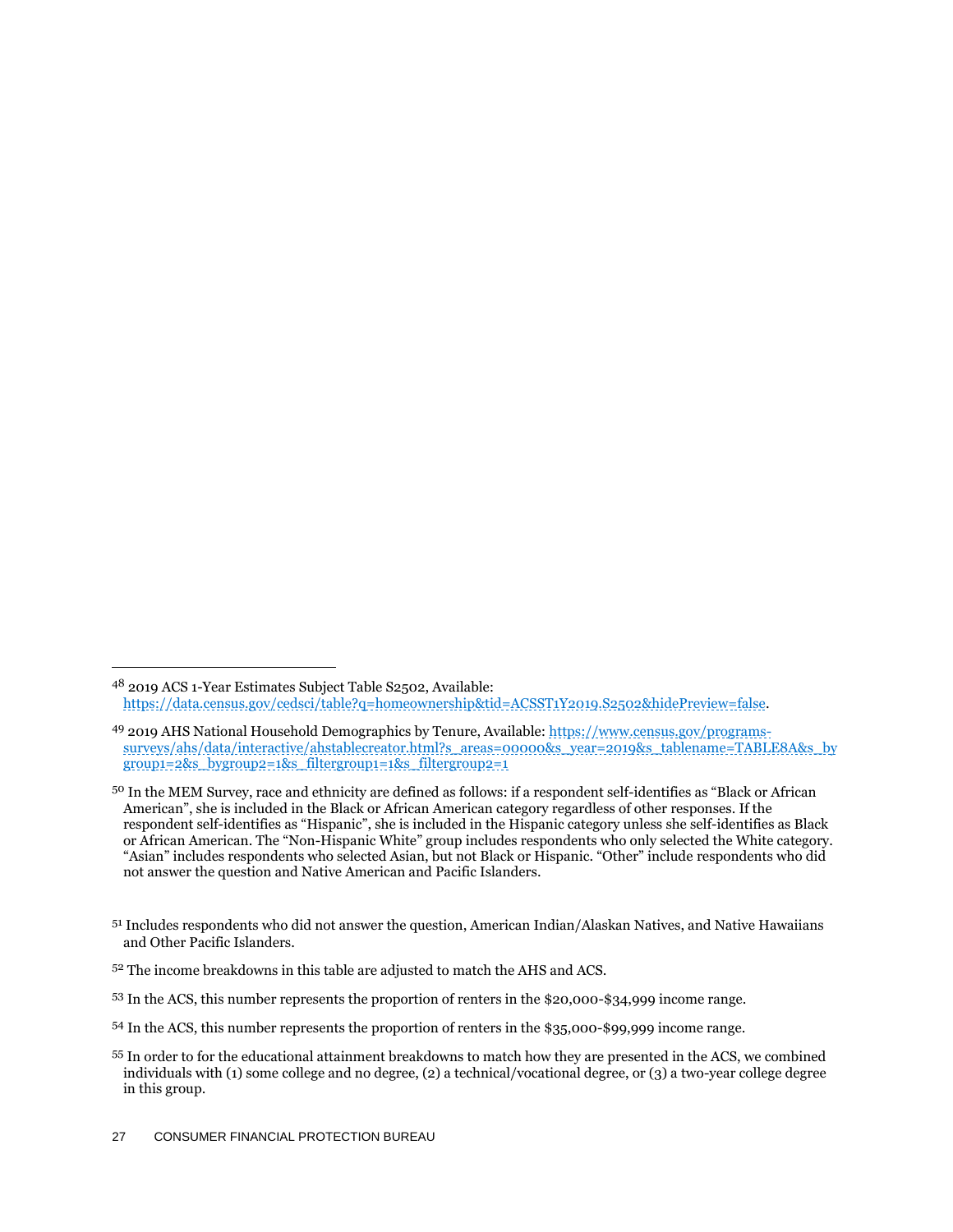#### **TABLE A.3:** DEMOGRAPHIC COMPARISONS BETWEEN OWNERS IN MAKING ENDS MEET AND OTHER SURVEYS (PERCENT)

| <b>Owners across samples</b>  | <b>MEM</b>     | <b>ACS</b>     | <b>AHS</b>     |  |  |  |
|-------------------------------|----------------|----------------|----------------|--|--|--|
|                               | (percent)      | (percent)      | (percent)      |  |  |  |
| <b>Race and Ethnicity</b>     |                |                |                |  |  |  |
| Non-Hispanic White            | 72             | 74             | 73             |  |  |  |
| <b>Black</b>                  | 10             | 8              | 10             |  |  |  |
| Hispanic                      | 10             | 10             | 10             |  |  |  |
| Asian                         | 5              | 5              | 5              |  |  |  |
| Other                         | $\overline{3}$ | $\overline{3}$ | $\overline{2}$ |  |  |  |
| Age                           |                |                |                |  |  |  |
| Less than 35 years old        | 16             | 10             | 10             |  |  |  |
| 35-44 years old               | 20             | 16             | 16             |  |  |  |
| 45-54 years old               | 22             | 19             | 19             |  |  |  |
| 55-64 years old               | 20             | 23             | 23             |  |  |  |
| 65-74 years old               | 12             | 19             | 19             |  |  |  |
| 75 years and older            | 9              | 14             | 14             |  |  |  |
| <b>Income</b>                 |                |                |                |  |  |  |
| \$15,000 or less              | 3              | 6              | 8              |  |  |  |
| \$15,001 to \$20,000          | 3              | 3              | 3              |  |  |  |
| \$20,001 to \$40,000          | 13             | $10^{56}$      | 14             |  |  |  |
| \$40,001 to \$100,000         | 48             | 4257           | 38             |  |  |  |
| More than \$100,000           | 33             | 40             | 37             |  |  |  |
| <b>Educational attainment</b> |                |                |                |  |  |  |
| Less than high school degree  | 5              | $\overline{7}$ | 8              |  |  |  |
| High school degree            | 25             | 23             | 27             |  |  |  |
| Some college, technical, or   |                | 30             | 25             |  |  |  |
| associate's degree            | 39             |                |                |  |  |  |
| Bachelor's degree or higher   | 32             | 40             | 40             |  |  |  |

We then explore the age distribution between renters and owners. This distribution among renters is generally consistent between MEM, ACS, and AHS, as shown in Table A.2. Conversely, owners in the MEM survey tend to be younger than those in the ACS and AHS. Some of the age discrepancies are due to differences in categorization. For example, the youngest categorical group in MEM are those aged 18 to 24, while the corresponding ACS and AHS tables can include individuals or housing units with owners younger than that. Such differences in categorization make true comparisons difficult.

Tables A.2 and A.3 show the income distribution between renters and owners in all three surveys. The proportion of renters with higher incomes, specifically those above \$100,000, was

<sup>56</sup> In the ACS, this number represents the proportion of renters in the \$20,000-\$34,999 income range.

<sup>57</sup> In the ACS, this number represents the proportion of renters in the \$35,000-\$99,999 income range.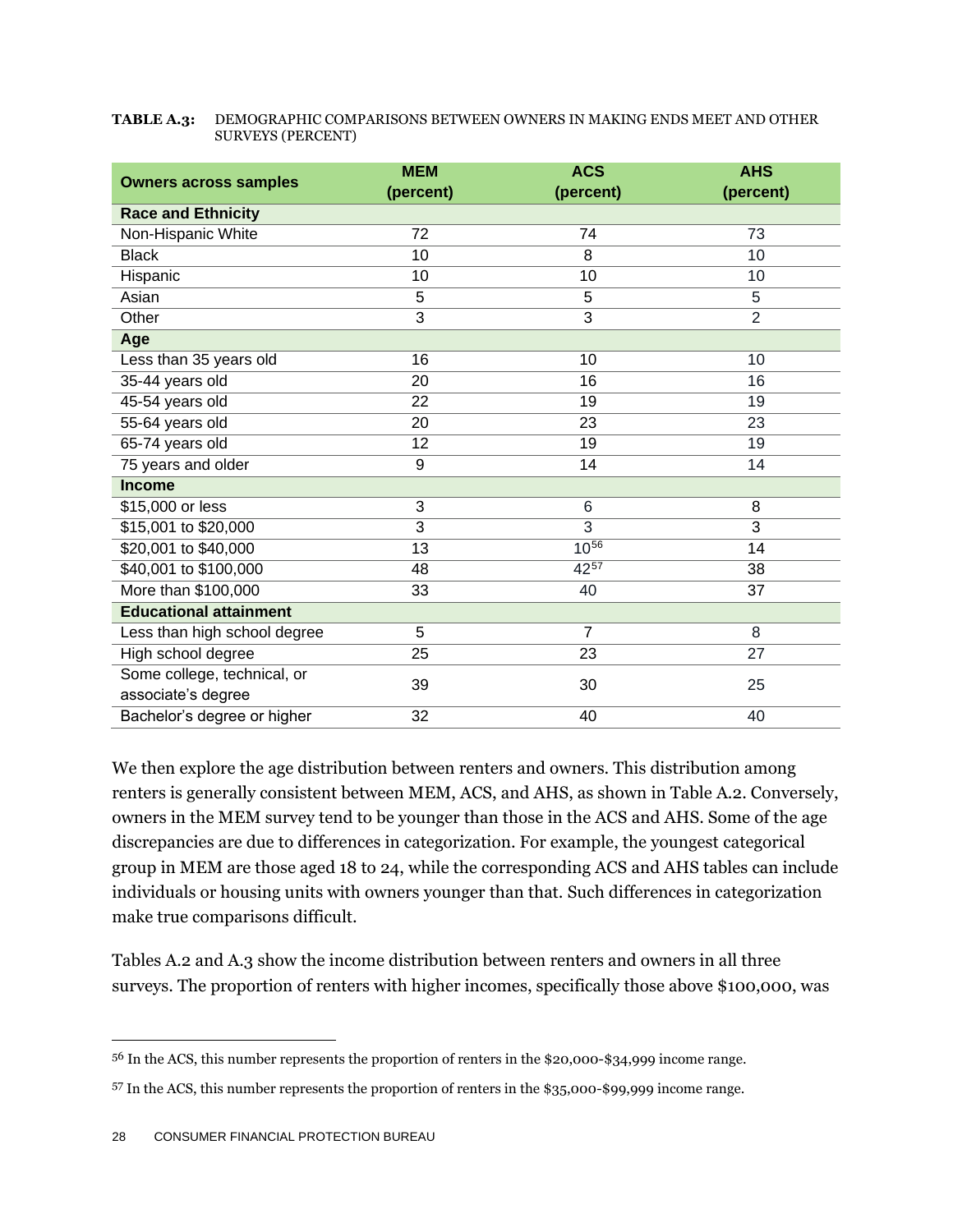about double in the ACS and AHS compared to MEM. Only eight percent of renters in MEM had incomes in the highest tier compared to that of the other surveys (16 percent). The income distribution among owners was generally similar across most of the income ranges, aside from the \$40,001 to \$100,000 population, which made up of 48 percent of owners in MEM but only 38 percent of owners in AHS and 42 percent in ACS. One thing to note is that the ACS and AHS have slightly different income ranges than MEM, therefore, direct comparisons of income are not possible for all categories. Additionally, the definition of household income varies slightly between the three surveys. In AHS, household income is the sum of income of all people 16 years and older living in the household and can include family members and all unrelated people such as lodgers, foster children, etc.<sup>58</sup> In the ACS, it includes the income of the main householder and all other individuals 15 years old and over, whether they are related to the householder or not.<sup>59</sup> The MEM survey defines household entity differently, only including the survey respondent and anyone they "share [their] finances with", and could explain the differences between the three surveys. We believe these figures, however, still provide some insight on the comparability between the respondents.

The renters in the MEM sample had slightly higher educational attainment than in the ACS and AHS, while owners had slightly lower educational attainment, particularly among Bachelor's degree recipients and higher. For example, only five percent of the renter sample in MEM had less than a high school degree versus more than 14-15 percent in ACS and AHS, respectively, with a similar pattern existing among owners in both groups. This difference may be due to the sample population differences. "Credit invisibles"—people who do not have a credit record tend to live in areas with lower incomes.<sup>60</sup> They may also be less well educated than average. Also of note, the ACS educational attainment measures only represent those aged 25 or older, which could account for some of the differences.

<sup>58</sup> The AHS defines sources of income as "wages and salaries, self-employment, interest, dividends, rental income, social security or railroad retirement, retirement or survivor pensions, Supplementary Security Income (SSI), child support or alimony, public assistance or public welfare, food stamp benefits, disability payments, workers' compensation, veterans' disability, other disability, and other income (VA payments, unemployment, royalty, estates, and more.)". For more information, visit 2019 American Housing Survey Definitions, [https://www2.census.gov/programs-surveys/ahs/2019/2019%20AHS%20Definitions.pdf.](https://www2.census.gov/programs-surveys/ahs/2019/2019%20AHS%20Definitions.pdf)

<sup>59</sup> U.S. Census Bureau, "Median Household Income." Available: [https://www.census.gov/quickfacts/fact/note/US/INC110219.](https://www.census.gov/quickfacts/fact/note/US/INC110219) 

<sup>60</sup> Kenneth P. Brevoort, and Philipp Grimm, and Michelle Kambara, 2015, "Data Point: Credit Invisibles" CFPB Office of Research, May 2015. Available: https://files.consumerfinance.gov/f/201505\_cfpb\_data-point-creditinvisibles.pdf.